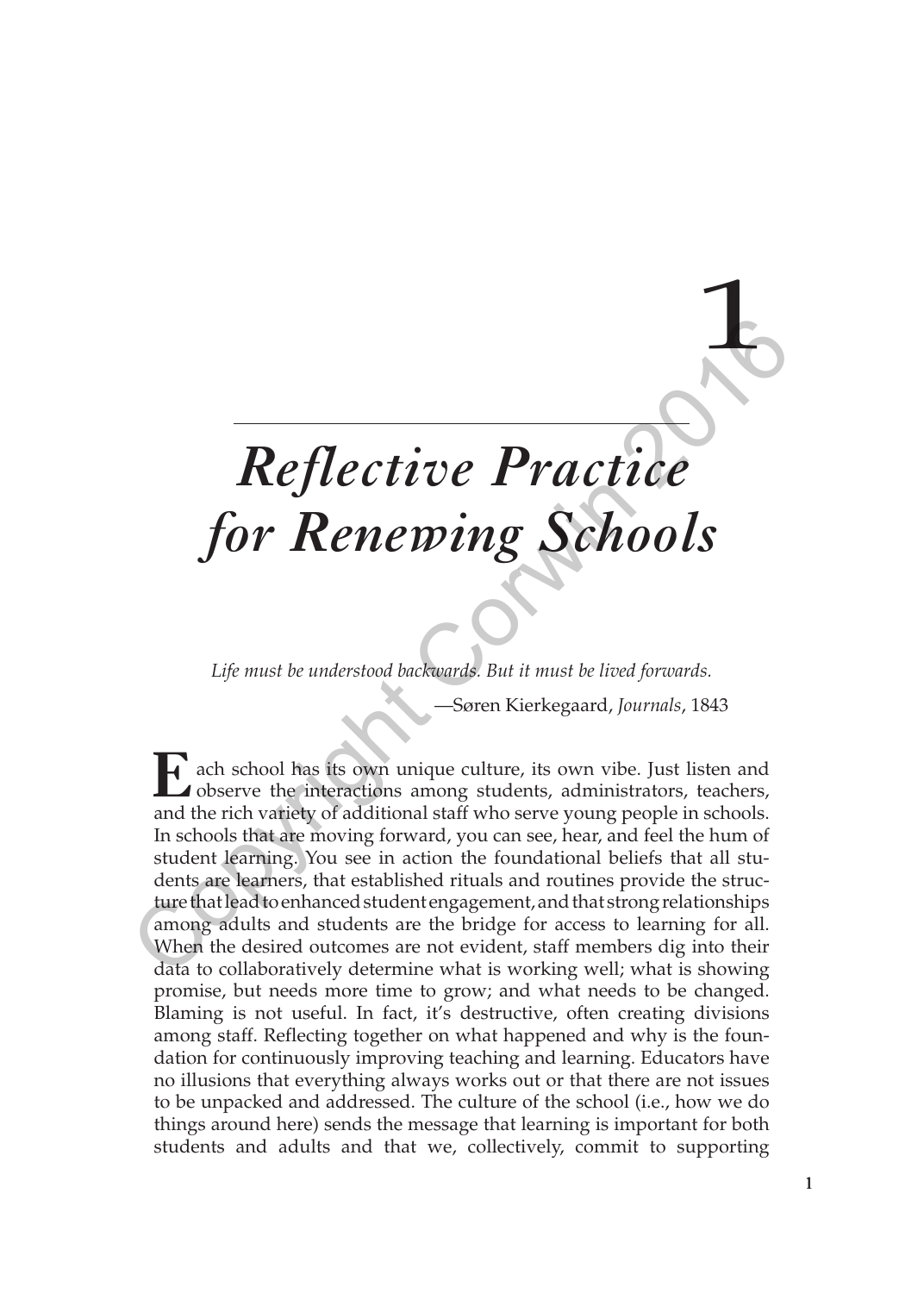and learning together to do our best on behalf of students. In these schools, the renewal process is continually internally driven.

In other schools, a culture of learning for staff and students is absent or waning. The traditional norm of school culture, isolation, is visible and tangible in how teachers work and how they talk with one another. Collective commitment around the "what" and "how" a school will achieve its mission is absent. Such schools are not necessarily "broken." In fact, many have a history of being successful schools. Often structures, processes, and relationships that previously served to support reflective learning conversations have gradually dissipated. Staff and administrative changes, along with an increasing array of new initiatives with inadequate support for reflection, learning, and implementation, result in staff members managing as best they can on their own. Whenever key people leave a school, a void can appear because their subject matter knowledge, as well as tacit knowledge about the organization, exits with them. Without a plan for rekindling communal commitments around purpose, shared practice with reflection, learning and collective knowledge is challenging to bolster or rebuild. In other schools, changing student demographics drives the need for staff to revisit their focus and determine changes in practice that will sustain growth in achievement. Establishing structures and processes that create regular opportunities for members to design, reflect, and learn together must be priority within school schedules. It is in the context of conversation that members learn and grow their practice and their community of practice. When the sturdy fabric that once created a sense of interdependence dissipates, it must be intentionally rebuilt. fact, many have a history of being successful schools. Othen structures,<br>processes, and relationships that previously served to support reflective<br>learning conversations have gradually dissipated. Staff and administrative<br>

Much can be learned about the culture of a school by observing and listening in classrooms, hallways, common areas (e.g., libraries, cafeterias, gymnasiums, and outdoor contexts), as well as in both whole staff and smaller team meetings. Sometimes this is done through a formal walkthrough process, but it can also be done through casual visits and observation in different school settings. The resource shown in Table 1.1, Walking, Watching, Listening, Learning, offers some guiding questions to focus on during casual observations. The insights gained can help create a deeper understanding of current context, culture, and conversation that grounds reflection and provides direction for renewing conversations, teaching and learning practices, as well as the overall school climate and culture of the school. Culture is the subconscious driver of behavior. When what is happening is not what is needed to continuously grow both adults and young people in schools, changes in learning structures and processes are often necessary. Conversations in which staff reflect back on practice to examine what happened and why, and then reflect forward to generate ways to improve practice the next time, are a pathway for creating a culture of continuous learning and improvement for everyone. The central aim of this book is to offer a variety of ways to accomplish this.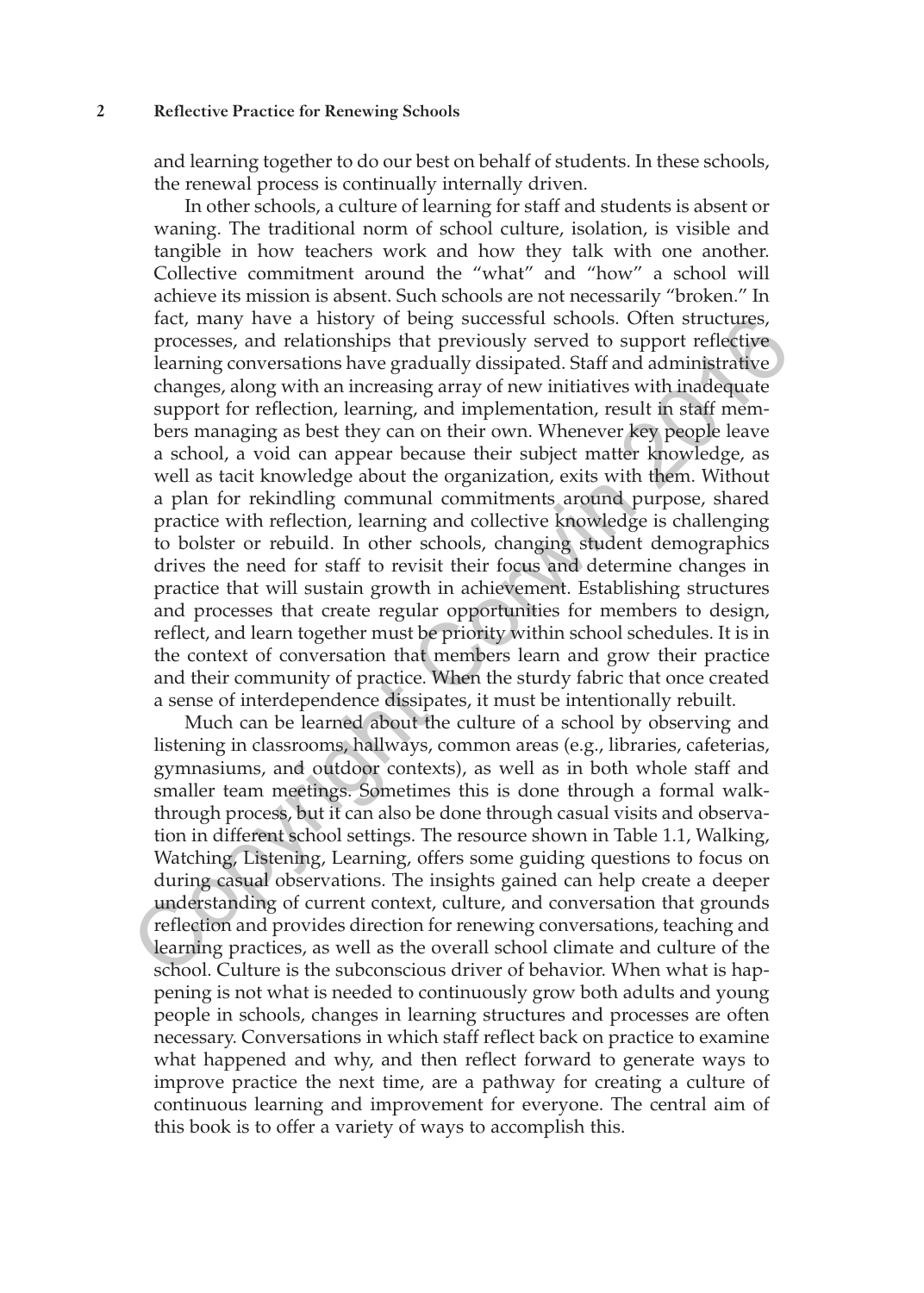## **Table 1.1** School Culture Observation Tool: Casual Observation of Teaching and Learning in School

## **Walking, Watching, Listening, Learning: A Menu of Questions to Guide Casual Observations of Teaching and Learning in School**

Before starting your walk, (1) clarify for yourself a particular purpose or focus for your casual observation; and (2) skim questions on this tool, highlighting items aligned with your particular areas of interest.

Observation Focus: I want to learn more about . . .

#### **Guiding Questions . . . some possibilities to consider**

#### **In classrooms**

- . . . who is doing most of the talking, adults, or students?
- . . . are all students receiving "first best instruction" in their home class?
- . . . do students seem clear about what and how they are learning? How do you know?
- . . . to what extent are learning rituals and practices in place for student engagement?
- . . . when teachers introduce new material, do they model practices expected of students?
- . . . what do you see and hear that affirms students' race and cultures, including home languages?
- . . . in what ways do students talk with each other to make sense of their work?
- . . . who receives high levels of attention from the teacher and for what purposes?
- . . . as students work, in what ways are effort and perseverance reinforced?

## **In meetings**

- . . . are meeting purposes pertinent to teaching and learning?
- . . . are meeting purposes clarified and additional priorities invited for consideration?
- . . . is a guiding question used to move participants to the present and to hear each voice?
- . . . in what ways do members reflect on connections between teaching practice and student learning?
- . . . when current instructional routines and practices are not resulting in growth or success for particular students, how do team members think together about ways to improve? Particular areas of interest.<br>
Cobservation Focus: I want to learn more about . . .<br>
Cuiding Questions . . . some possibilities to consider<br>
. . . who is doing most of the talking aduls, or students?<br>
. . . do students se
	- . . . overall, how reflective and generative is the "conversational space"?
	- . . . to what extent do structures and processes support reflection and deliberation?
	- . . . is it apparent that members listen well and are respectful of other perspectives?
	- . . . when decisions are made, what types of follow-up actions are generated and agreed on?
	- . . . in what ways do meetings conclude such that learning is made visible, collective work is affirmed, and follow-up is agreed on?
	- . . . overall, was a conversational culture of openness and inquiry about practice present and supported?

#### Available for download at http://resources.corwin.com/YorkBarrReflective

Copyright 2016 by Corwin. All rights reserved. Reprinted from *Reflective Practice for Renewing Schools: An Action Guide for Educators*, Third Edition by Jennifer York-Barr, William A. Sommers, Gail S. Ghere, and Jo Montie. Thousand Oaks, CA: Corwin, www.corwin.com. Reproduction authorized only for the local school site or nonprofit organization that has purchased this book.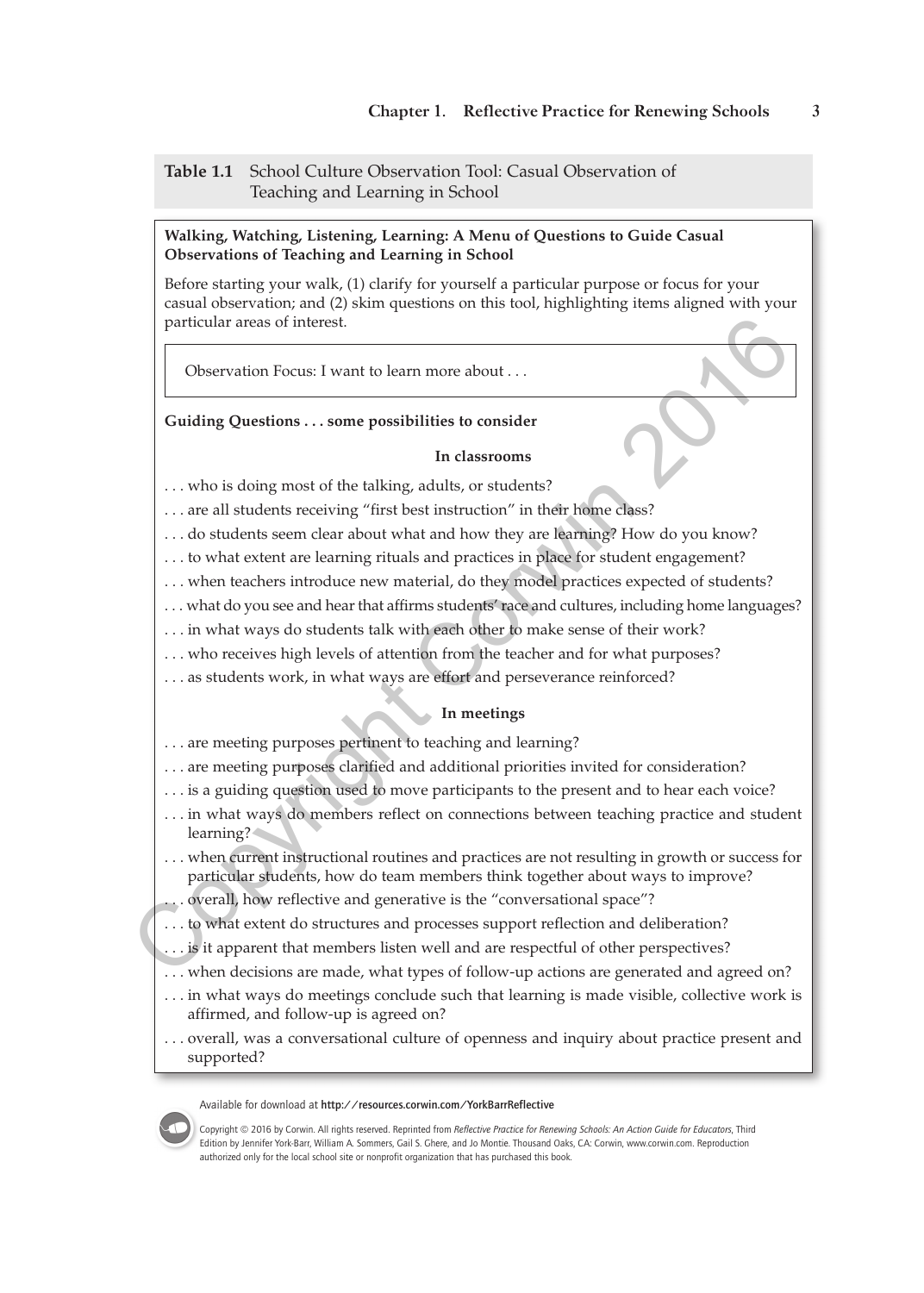Most schools are somewhere on the continuum between being highly collaborative and interdependent, and being highly autonomous and disconnected. The results for students and staff in the latter schools are fragmentation and a lack of coherence. Learning, and the good energy it unleashes, diminish for everyone. There may be thriving learning cultures in some grades or departments, but in other parts of the organization there is little reflection and learning happening. What was once a thriving learning organization is thriving only in isolated pockets so there is no collective wave of momentum for the good. These circumstances are, in part, why this edition of our book is titled *Reflective Practice for* Renewing *Schools*. We believe in every school there are seeds, if not roots and a maturing ecosystem, that are poised or on their way toward revitalization. Revitalizing the adult learning cultures that underlie the growth of learning cultures for students is at the core of creating our next generation of young people poised to care and contribute in our rapidly changing global context. What could be more important than that? Hats off to you!

A steady stream of research over the past couple of decades offers evidence for what common sense always told us: student learning is linked with staff learning (Garet, Porter, Desimone, Birman, & Yoon, 2001; Ingvarson, Meiers, & Beavis, 2005; Lambert, 2003). Essentially, if the adults are not learning, neither are the students. Successful schools are communities in which ongoing learning and reflection on learning practices and results are core practices for students and staff. Established learning cultures show evidence of embedded structures and processes for learning in multiple ways: partners, small groups, large groups, groups with "alike" staff members, and groups that have members with different perspectives and roles (Wahlstrom & York-Barr, 2011). The significance of creating opportunities for staff learning across role types cannot be overstated. Learning together and understanding the varied ways staff members contribute to student learning goes an enormous distance toward creating a cohesive staff. Absent such learning opportunities and perspective taking, factions and hierarchies form and subtly tear at the fabric of a school. Nothing good happens when this occurs. mg organization is thriving only in isolated pockets so there is no colect<br>tive wave of momettum for the good. These circumstances are, in part<br>why this edition of our book is titled *Reflective Practice for* Renewing<br>*Sch* 

High levels of student learning require high levels of staff competence. The dominant culture in many schools is one of doing, with little or no time for reflection and learning. It is not unusual for teachers to put aside carefully constructed lessons due to unanticipated events, circumstances, or responses. It is also not unusual for those same lessons to become fragmented as a result of the comings and goings of students and staff in classrooms. Disruptions rupture the process of learning . . . of going deep and making connections, of growing new insights. Educators routinely juggle multiple tasks, process information on many levels, manage a continual stream of interruptions, and make on-the-spot decisions to meet the changing needs and demands in the teaching environment. Who has enough time or a settled mental space to reflect? Yet, put succinctly, "where there is no reflection, there will be no learning" (Wahlstrom & York-Barr, 2011, p. 32).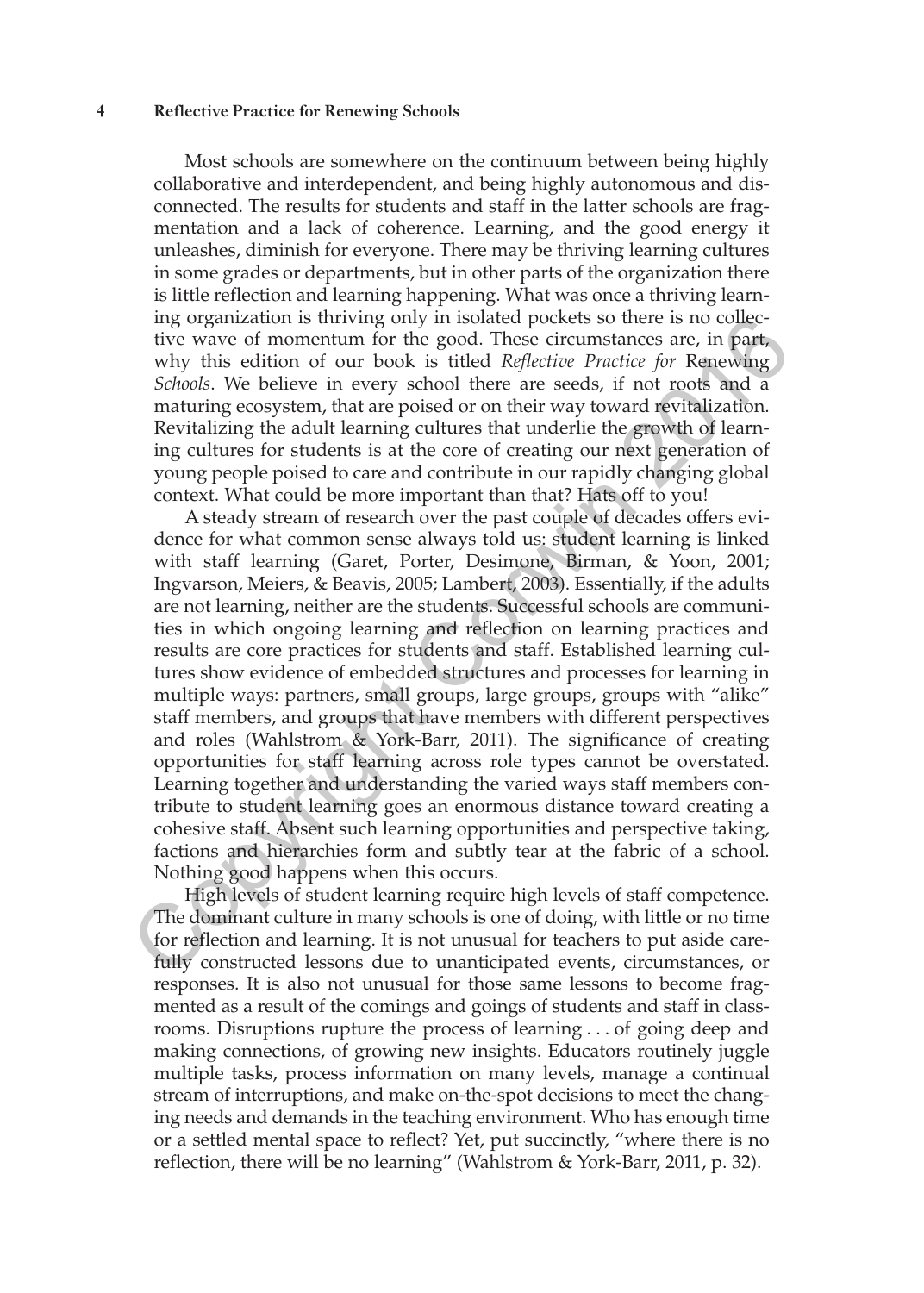Learning from practice requires reflecting on practice. From an individual perspective, "It can be argued that reflective practice . . . is the process which underlies all forms of high professional competence" (Bright, 1996, p. 166). From an organizational perspective, reflective practice is considered a powerful norm for schools to achieve high levels of student learning (Kruse, Louis, & Bryk, 1995; Senge, Cambron-McCabe, Lucas, Smith, Dutton, & Kleiner, 2012). Reflective practice is also a powerful means for propelling individual and organizational renewal. It plays a central role in supporting learning and growth throughout the development of career educators (Steffy, Wolfe, Pasch, & Enz, 2000). It is a critical element for individuals and organizations to learn for and from their actions (Marzano, Boogren, Heflebower, Kanold-McIntyre, & Pickering, 2012). Reflective practice underlies learning from practice in ways that inform and improve on future actions.

This chapter presents a grounding for the *why*, *what*, and *how* of reflective practice that renews schools and that anchors reflective practice in the reality of schools today. It lays the foundation to go deeper with the *what* and *how* of leading reflective practice and also the particularities of individual, partner, small group, schoolwide, and systemwide reflective practice. In this book, there is a chapter dedicated to each of these contexts of practice.

# **THE POTENTIAL OF REFLECTIVE PRACTICE TO RENEW SCHOOLS**

At its core, reflective practice is about improving teaching and learning, which over time leads to advancing and deepening the culture of learning in schools. Reflective practice is not a new concept. The roots of reflection and reflective practice germinated many centuries ago through both Eastern and Western philosophers, including Buddha, Plato, and Lao Tzu. John Dewey, an influential 20th-century educational philosopher, is frequently recognized for applying the principles and practices of reflection to the field of education. Dewey emphasized not just rigor in practice, but the importance of incorporating scientific knowledge into reflection (Dewey, 1933; Fendler, 2003; Rodgers, 2002). He valued equally external knowledge, such as educational research, and internal knowledge that emerged from practitioners when they mindfully examined the impact of their practice, and what likely accounted for the impact, with the aim of advancing, altering, or exiting a practice that does not yield enhanced outcomes. Focusing only on internal or external knowledge, however, creates an incomplete picture. Donald Schön, a grand elder in the field of organizational learning, clearly associated learning as the foundation of individual and organizational improvement (Schön, 1983, 1987). His work validated the explicit (directly taught) and implicit (learned through experience, observation, modeling) learning that comes from professional practice. As is often the case, the answer is not "either/or" for Dewey and Schön, means tor propelling maturial and organizational renewal. It pays a<br>entral red in supporting learning and growth throughout the develop-<br>enert of career educators (Steffy, Wolfe, Pasch, & Enz, 2000). It is a critical<br>elem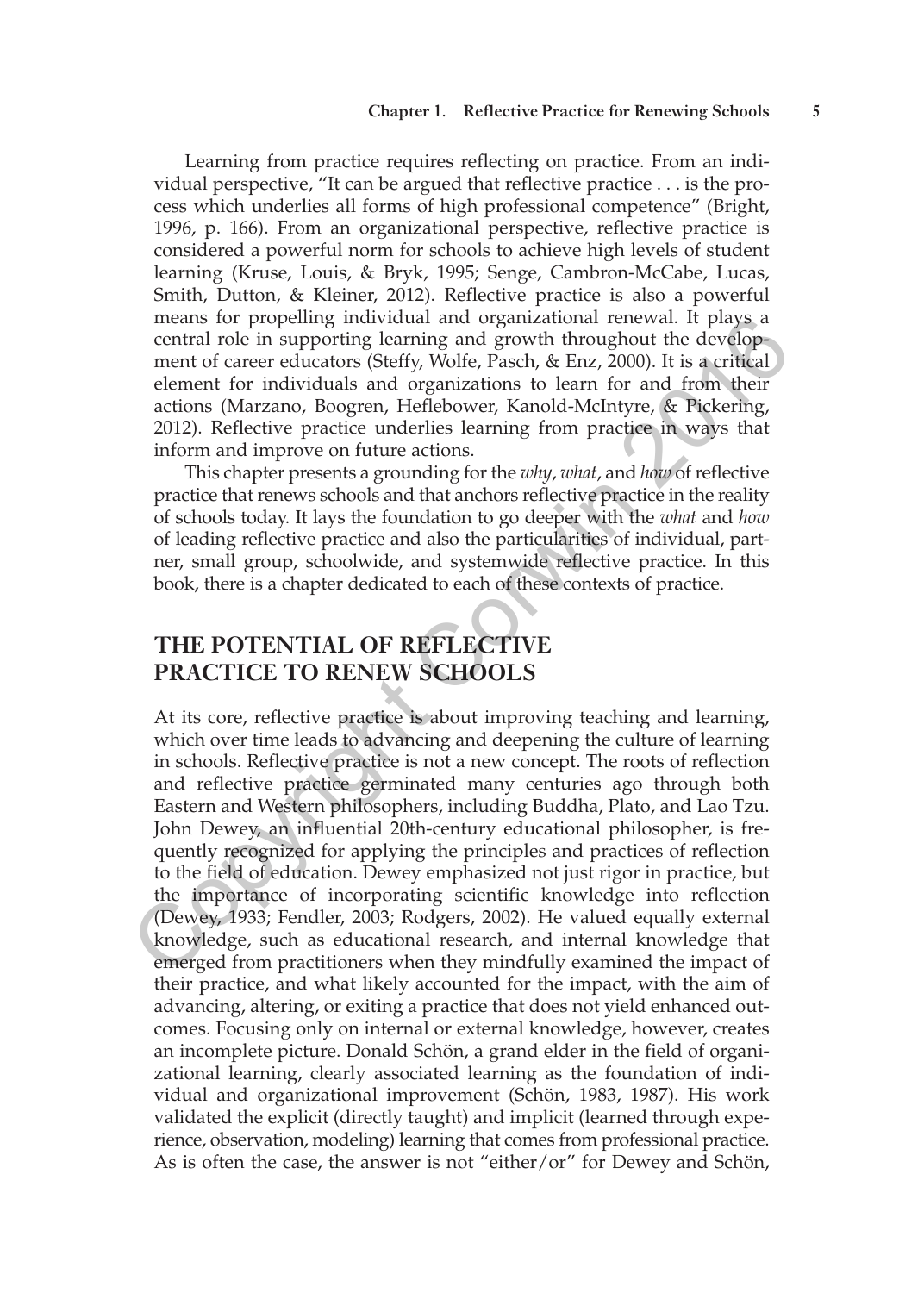but "both/and." Each of us perform better by tapping both internal and external resources to inform decisions. To summarize this body of work, reflective practice can be viewed as an active thought process aimed at understanding current realities of practice and considering multiple possibilities for improvement. Reflective practice

- occurs in different ways and for different purposes, yielding different results;
- is influenced by both personal and contextual variables;
- considers social, moral, and ethical perspectives;
- impacts community conversation and action; and
- heightens morale and collective efficacy brought about by effective practice.

The key takeaway is that reflective practice leads to informed action, not "mindless following of unexamined practices or principles" (Sparks-Langer & Colton, 1991, p. 37). Located in the accompanying website (http://resources.corwin.com/YorkBarrReflective) is a resource, Significant Contributions to the Thinking About Reflective Practice, that identifies practitioner scholars who have contributed significantly to conceptualizing and operationalizing useful applications of reflective practice in the field of education, including John Dewey, Max van Manen (1977, 2002), Georgea Sparks-Langer and Amy Colton (1991), and Karen Osterman and Robert Kottkamp (2004).

In schools today, the adults are in continuous motion. At times the pace feels frenetic. Anyone who does not know this has not been inside a school recently. Days are packed with plentiful "to dos" that vary from the ground-level work of supporting individual students, to reflecting and planning with colleagues, to refining implementation plans for new practices and the use of technology. Teachers and administrators continually feel the heightened and accelerated demands of their work. In the 1950s, studies conducted by Harvey (1967) revealed that air traffic controllers manage the greatest number of mental tasks and that teachers are number two in this regard. Things have not changed. "Teachers make thousands of decisions a day, and they don't do it about an abstract idea, they do it about the life of a child. You can't imagine anything harder" (Jupp, 2012). results;<br>
• is influenced by both personal and contextual variables;<br>
• is influenced by both personal and action; and<br>
• heightens morale and collective efficacy brought about by effective<br>
• heightens morale and collecti

Despite all of these "to dos" being completed at a fast pace, we ask, "Are schools and teams realizing the benefits of all that they are doing?" The fast pace of organizations should not mean "random acts of improvement" or action, but rather "aligned acts of improvement" and action (National Education Goals Panel, 2000). In schools where collaboration and reflection have grown to be a cultural norm, the pace does not necessarily feel slower, but actions are more mindful, aligned, and collective, thereby creating a more coherent learning experience for students.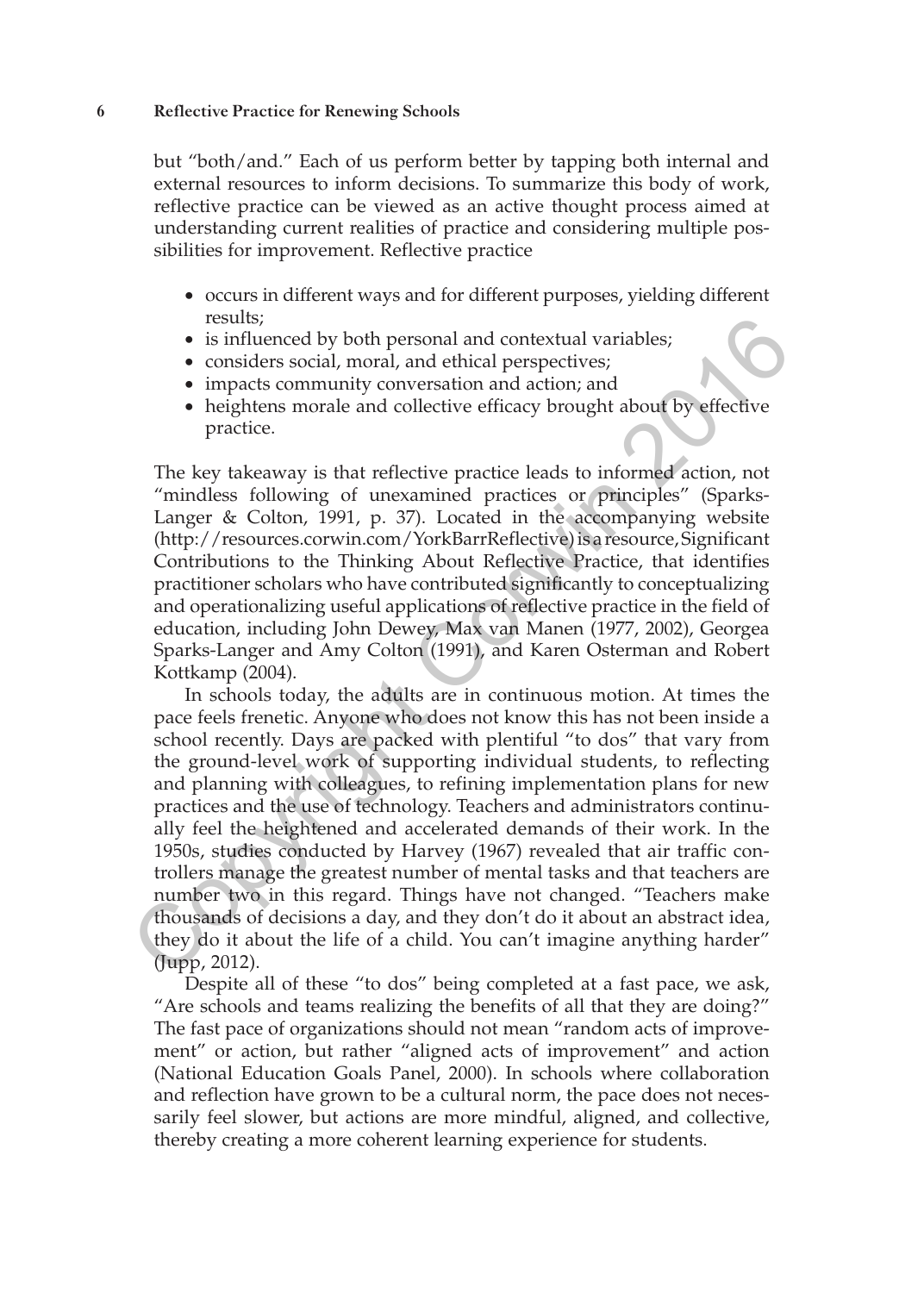School culture has a significant impact on teacher and student behaviors. Culture can be thought of as the norms and expectations, often unwritten, that individuals implicitly learn and follow in order "to fit" within an organization. Deliberate monitoring and attention to culture helps to identify what to celebrate and continue to grow, as well as what to intentionally work at removing (Gruenert & Whitaker, 2015). If a robust positive culture of adult and student learning has been created, school members become more adept at accepting and adapting to the challenges, as well as continually reflecting on and improving both practices and outcomes. If school culture is dominated by norms of isolation, not only does the potential for collective learning suffer, but destructive cultures of isolation, competition, and blame often grow. Members feel unsupported, unappreciated, and unable to gain traction for improvement. As we discuss at greater length in Chapter 3, growing *learning-full cultures* is the core work of administrator, team, and teacher leadership.

However, the shift from idiosyncratic to coherent learning and reflective practice is not work that happens in the fast lane. The Chinese proverb "Go slow to go fast" applies here. Starting small increases the likelihood of success because it is easier to design and sufficiently support the learning of new practices. For example, consider a school learning and using cooperative routines to increase student talk. Using common language for teaching the routines and identifying common places within instructional sequences to practice the routines more quickly results in teachers forming the habit of embedding routines and in students learning them, thereby reflecting more on their content area learning. "Talk" is a big part of making sense of new content. After giving initial instructions, teachers can model and then invite students to turn and talk with a partner about what they will be learning and doing. At the end of a lesson, students might be asked to find a new partner and talk about what each learned, and perhaps, to share a question they have. This type of focus and coherence increases the likelihood of successful acquisition. Success creates energy and momentum, for staff and students. more adeptat accepture and adepting to the challenges, as well as continuated by normal in only does the potential for collective learning suffer, but destructive cultures is dominated by norms of isolation, not only does

Chapter 3 introduces an example of how one school supported teacher learning and reflection on use of cooperative routines. Developing effective reflective learning practices eventually allows everyone to focus more energy on learning content. Practitioners who learn "how" to learn well can accelerate "what" they learn. Learning content continually evolves and changes. With the aim of continuing to improve practice, learning processes, which typically follow a cycle of reflective practice (i.e., learn–do–reflect–act), inform what's working well and what is not. Even though the press for teacher learning is often focused on learning content, this is more effectively done among teachers who have become adept at reflective learning processes.

Embedding and protecting regular times for teams to meet creates an essential and ongoing space for colleagues to engage in reflective conversations about the ways that students are engaged and respond to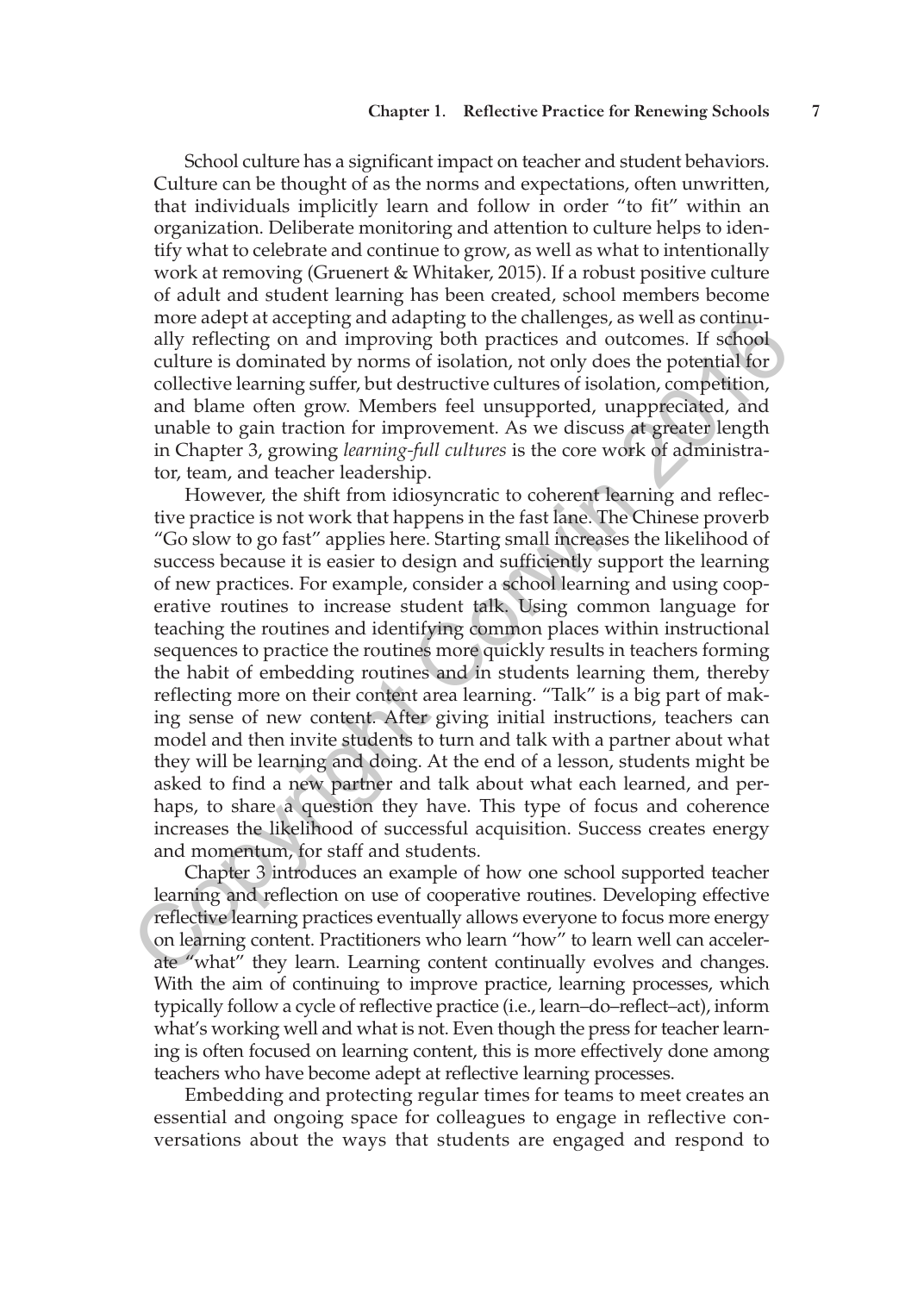instruction, and also ways to move each student forward. There are other times when conversation is necessary, but has to be done asynchronously. For example, a top-notch co-teaching team in an urban middle school saw steady growth for almost all of their general education, English language, and special education students. This team could not accomplish everything during their common Professional Learning Community (PLC) time that was built into the master schedule. They relied heavily on Google Docs (a free online file development and sharing system that provides for synchronous, real time or asynchronous collaboration) to develop their lesson plans, determine flex groups, and delineate differentiated teacher roles for the upcoming lesson. The co-teachers accessed the Google Doc at different times of the day or evening and left recommendations for ways to differentiate instruction, meet Individual Education Plans (IEP) goals, and enhance understanding of key vocabulary and concepts. The online reflective practice component was extremely successful as an extension to their face-to-face time. It also anchored the on-the-fly conversations that happened during their fast-paced days.

Administrators and teachers learn from "on the fly" conversations and decisions, as well as conversations that occur in more calm, grounded, and mindful periods. Especially in times of turbulence, learning while flying means gaining the knowledge and skills while improvising and shifting to make sense of sometimes seemingly unrelated episodes. Learning while grounded connects people to their roots, clarifies their identity in the work, and seeks a stable knowledge base to draw on in other situations, whether flying or grounded (Fenwick, 2006). Simultaneously learning while flying and grounded seems paradoxical. Educators have described this as "hot action" in schools where they must be adaptive and develop the habits and routines to respond appropriately when there is no stopping the action to consider what happened and to figure out next best steps (Eraut, 1985). In fast-paced environments, adults must make spur-of-the-moment decisions. These moments need to be anticipated because making the best decision for each situation is important. "Workplace learning in these circumstances will need to be contextually sensitive" (Beckett, 2001, p. 75). relate havaily on Google Docs (a free online file development and sharing expected restrington to develop their lesson plans, determine filex groups, and delineate differentiated teacher roles for the upcoming lesson. The

Designed well, reflective practice integrates grounding knowledge with contextual knowledge as both inform possible next actions. Here is an example. A school had an incident involving a safety concern that rippled into the community. At that moment, administrators and school staff needed to make immediate decisions based on the known facts, district procedures, and the systems within the school. The morning after the incident, building administrators convened to an after-action review. This practice was different than in the past when the team would handle a situation and then move on to the next situation. The key people involved in the event came together and asked: What were the facts? When did we know them? What did we do? Why did we do this? What can we learn from this incident? What is needed to prevent a similar incident?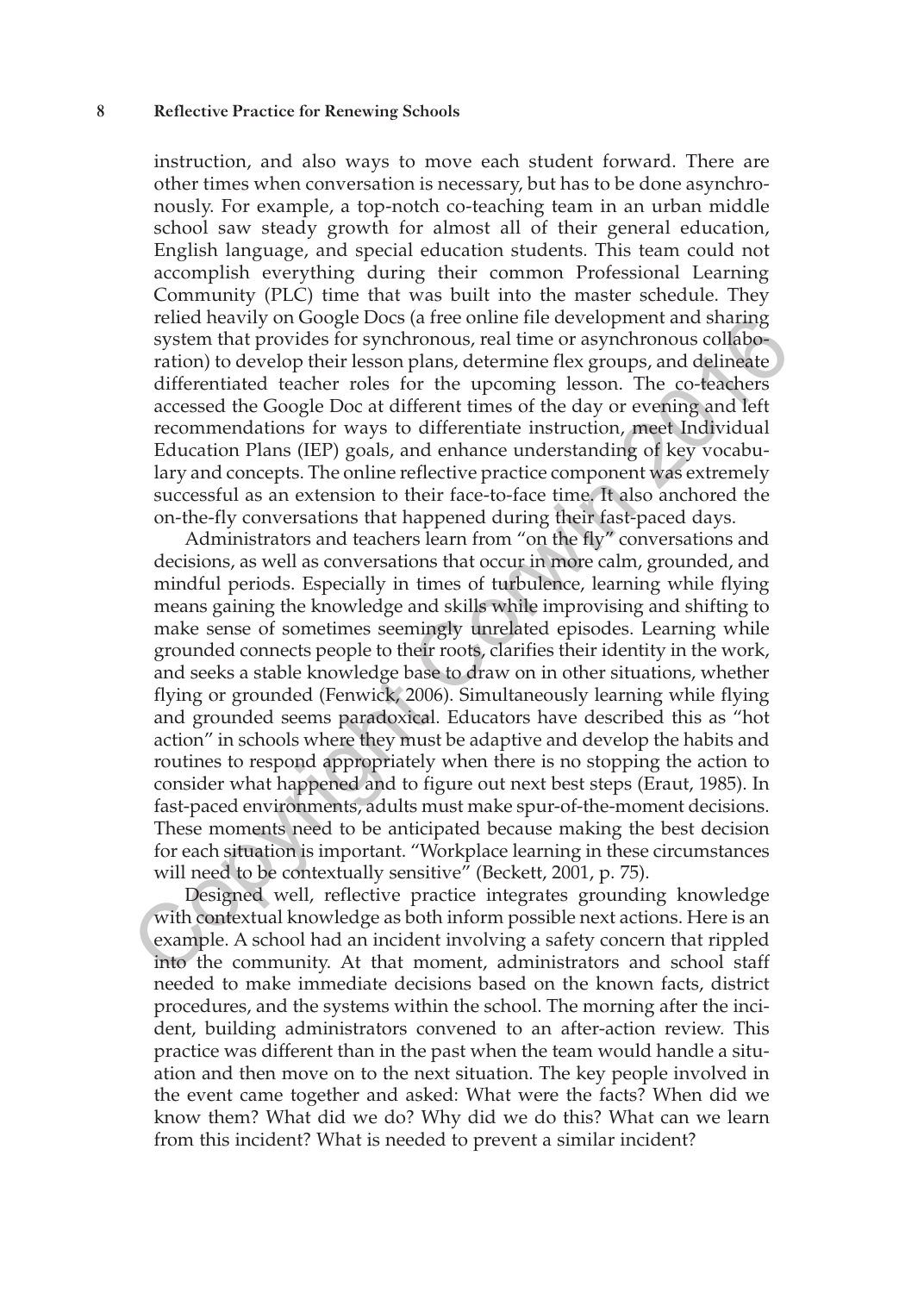The facts were listed in one column on the whiteboard. The technical decisions made by each person made were listed in another column. The dialogue then shifted to reflecting on what worked, what did not work, and what was confusing or insufficient. Areas in need of refinement were immediately identified, along with roles and responsibilities for next steps. Changes related to safety procedures were addressed immediately. Additional steps that required more time to develop were rolled out over the next few weeks. This process of collective reflection on practice took 45 minutes. In addition to coming up with new procedures and protocols, there were other positive results. The strength of the team and school were enhanced. There was an openness to consider what had been effective and not effective. The staff felt supported. There was recognition that these incidents do not belong to just one person, but to everyone. By allocating just 45 minutes to engage in a reflective process, the team learned and improved their practices for future incidents.

## **CORE COMPONENTS OF THE REFLECTIVE PRACTICE CYCLE**

There is no universally accepted definition of reflective practice. There is not a recipe for how it is done. No one person, no one team, no one school embeds reflective practice in the exact same ways. Reflective practice is a thought process that both challenges and supports individuals, teams, and school communities to consciously embed opportunities to learn from practice to inform how to improve practice. It is adaptive and nuanced work to figure out what, specifically, will advance practice in particular learning contexts. Reflective practice is an active process that continually seeks to assess, understand, and adjust practices. Growing a reflective practice community means that at each level and point of the system, members listen and observe practice. Reflective practitioners listen well and are open to multiple perspectives, interpretations of events, and possibilities for improvement. From the possibilities generated, they take mindful actions that lead to either continuing the direction, tweaking the direction, or changing direction. the next tew weeks. Inspreases of collective perfection on practice took-as<br>minutes. In addition to coming up with new procedures and protocols<br>there were other positive results. The stereygth of the team and school were<br>

The reflective practice cycle (refer to Figure 1.1) helps to visualize the components of the cycle and how they build on one another, ultimately leading to action. The cycle, as shown here, begins with being *grounded in purpose*, followed by being actively *present* to observe and learn, being *open* and participating in the *inquiry*, gaining insights from the learning and adding to the dialogue so others gain new *insights*, taking informed *action* based on the knowledge that is generated, and ends with routinely asking "Are we seeing the *results* that we want to see?" If yes, then the team asks "Now what?" And, if no, then the team asks "Now what?"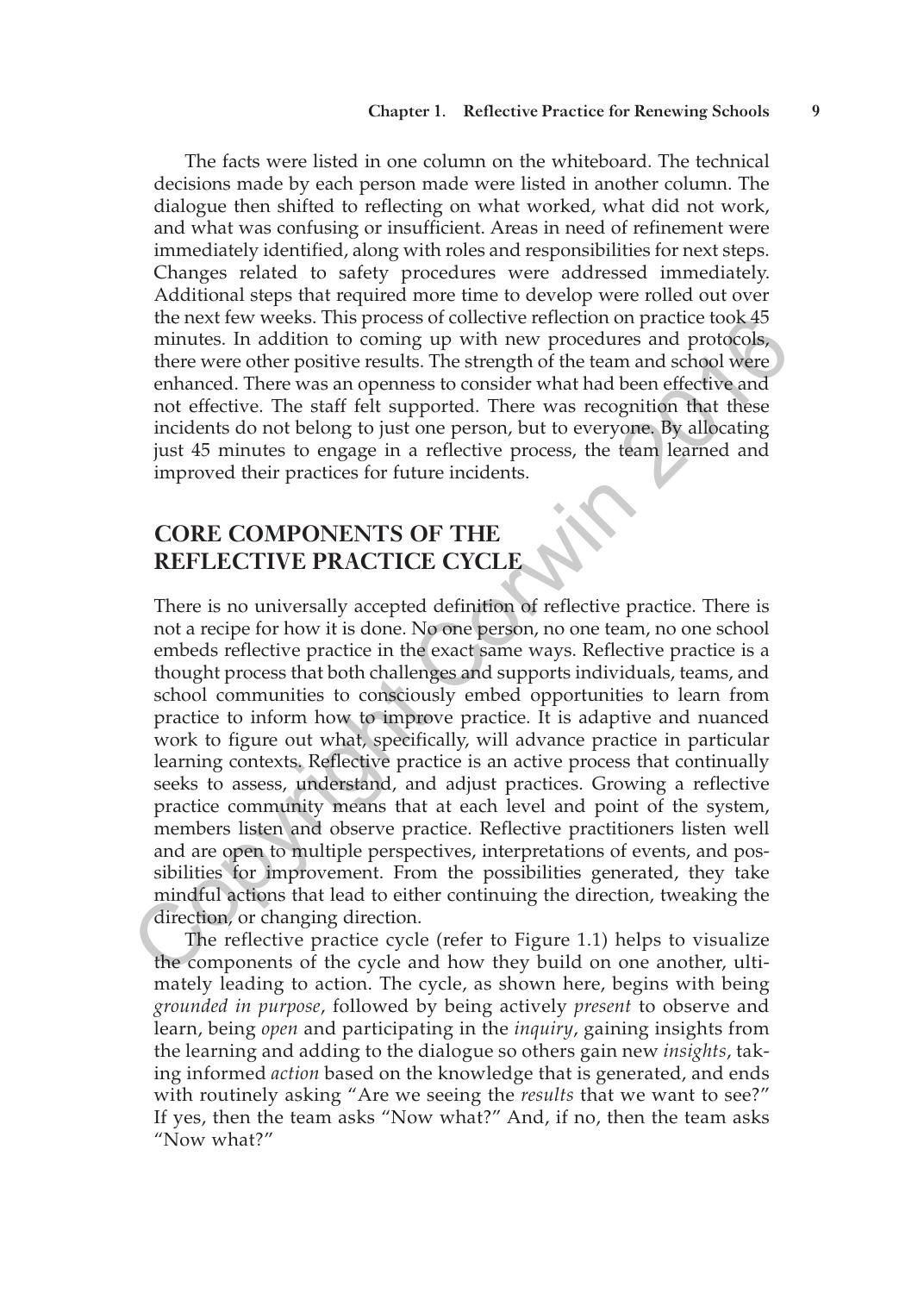



This is not a linear process, but a continual cycling forward and backward to challenge thinking and produce deeper practice knowledge. In between the purpose and results are thought cycles that regularly circle back to previous steps to assess, challenge, and fine-tune the cycle so that however it re-cycles, it remains grounded in the purpose. Core elements of the reflective practice cycle are . . .

*Being grounded in purpose:* you must be grounded in the "why" to reach results that matter. Simon Sinek (2009) asks if you know the *why* behind what you do. He emphasizes that great organizations and great leaders are grounded, first and foremost, in *why* they do something, not *how* or *what* they do. The all-encompassing *why* speaks to the core beliefs and values we hold about learning for all students. It is the driver of all decisions that are made at every level of the system. Often we jump to *what* and *how* without being clear about *why* we care and *why* we are investing time and energy into the work. When the *why* is clear, people are much less likely to lose their way or their motivation to push forward when things get messy. When the *why* is clear, it is easier to invest oneself fully in work, despite the demands and energy required to teach and lead in schools. In education, the details about the purpose may continually unveil themselves through practice and be reinforced by data, but ultimately they are linked with our deep beliefs and aspirations for all students to learn well and be successful as they transition to post-school life. When educational staff understand and are compelled by the *why* of their journey, the energy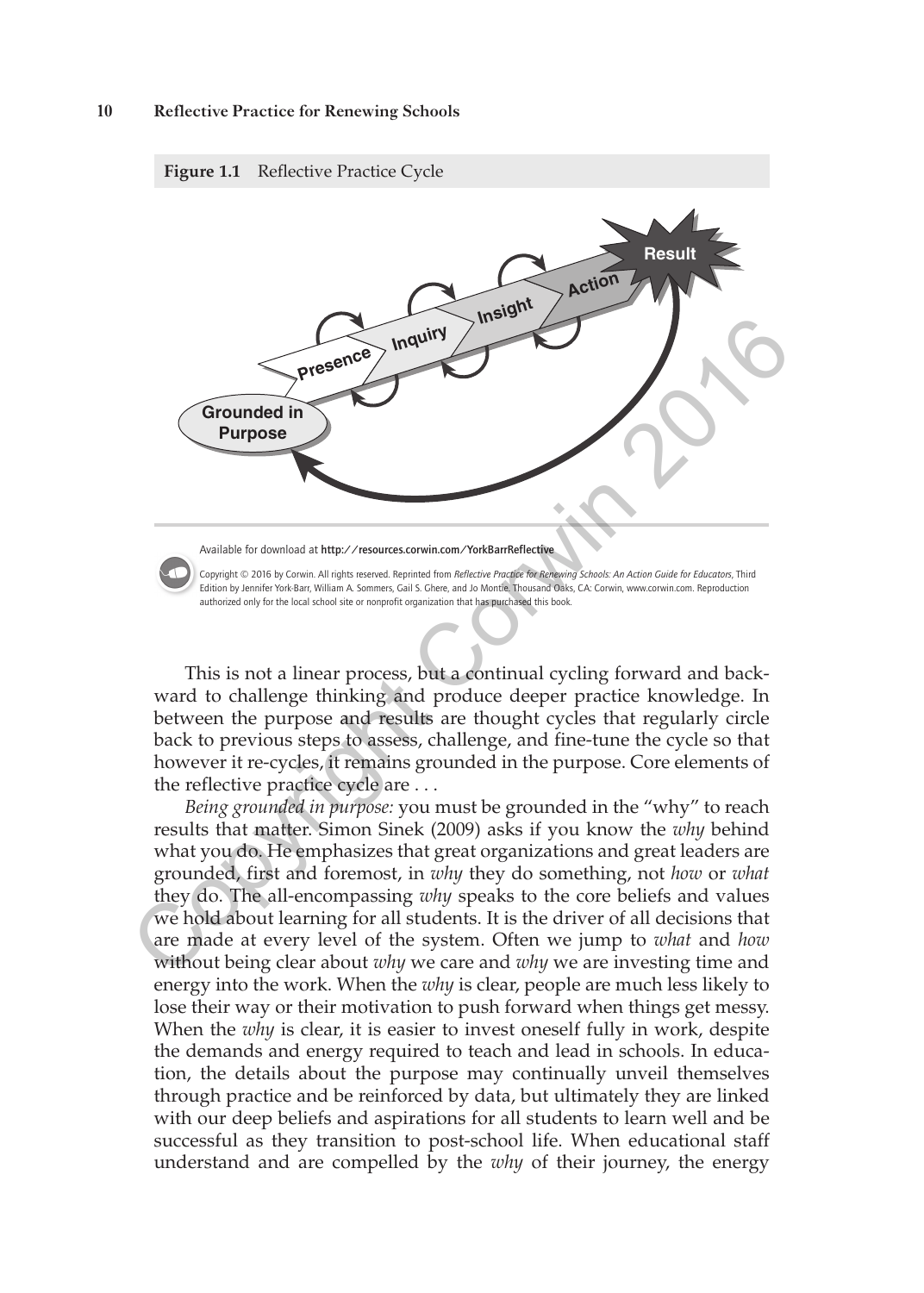required to figure out what, specifically, matters most for students and how, specifically, to move in that direction is more readily generated and sustained. The *why* anchors the vision that compels continuous learning and improvement on our own and with our colleagues.

*Presence* is a combination of being present by pausing, being open to listen and learn, and being actively engaged. It means remaining present both in mind and body during conversation. When you watch people in conversation, you can tell much by listening to verbal behavior, and especially by observing nonverbal behavior, such as body language and facial expressions. What are some indicators that people are open? Are they listening? Are they interested? Are they encouraging others to share, to speak their truth? In some respects, nonverbal behavior is more telling of presence and participation (or lack thereof) than verbal, spoken language. Particularly telling of a person's stance is to watch and listen when differences of opinion arise. What happens? In what ways do the verbal and nonverbal behaviors of the speaker and others in the group change? Honoring this openness and asking probing questions to fully understand, particularly when you are not sure you understand, or when you view the subject differently, can foster not only clarity, but trust. Authentic inquiry promotes connection and understanding. It makes learning happen.

*Inquiry* is both a cultural norm in reflective practice communities and a skill that individuals and teams can develop. When people are present and open to learning then the possibility exists for inquiry. Inquiry is a state of mind in which questions and wonderings about practice are invited, embraced, and, at times, compelled. Questions are generated to help clarify, probe for deeper understanding, and make connections among various perspectives and observations . . . all of which expand and challenge thinking, which, in turn, creates new understandings and insight. Designated time and space, along with intentional efforts to deepen the conversational skills of team members, creates the possibility of insight that leads to refined action, deeper connection, and even momentum. John Maxwell (2007), a leader in the area of organizational leadership, is clear that momentum, the act of getting things moving forward, is more important than having every detail determined in advance. In short: *momentum is more important than precision*. conversation, you can fiell much by insteming to verbal behavior, and a solid approach for sepecially by observing nonverbal behavior, such as body language and facial expressions. What are some indicators that people are

The purpose of inquiry is to learn. Inquiry stems from wondering about and questioning the impact of one's own practice. What did I specifically do and what did I notice in how students responded? As Albert Einstein said, "The important thing is not to stop questioning." Asking questions that prompt inquiry is a skill that develops through practice, and ultimately has the potential to deepen understandings about practice.

From inquiry comes *insight* that can both affirm and call into question particular practices and their impact. This results in deeper understandings about the nuance and "fit" of practices in particular situations. Insights emerge from active, deliberate, and conscious processing of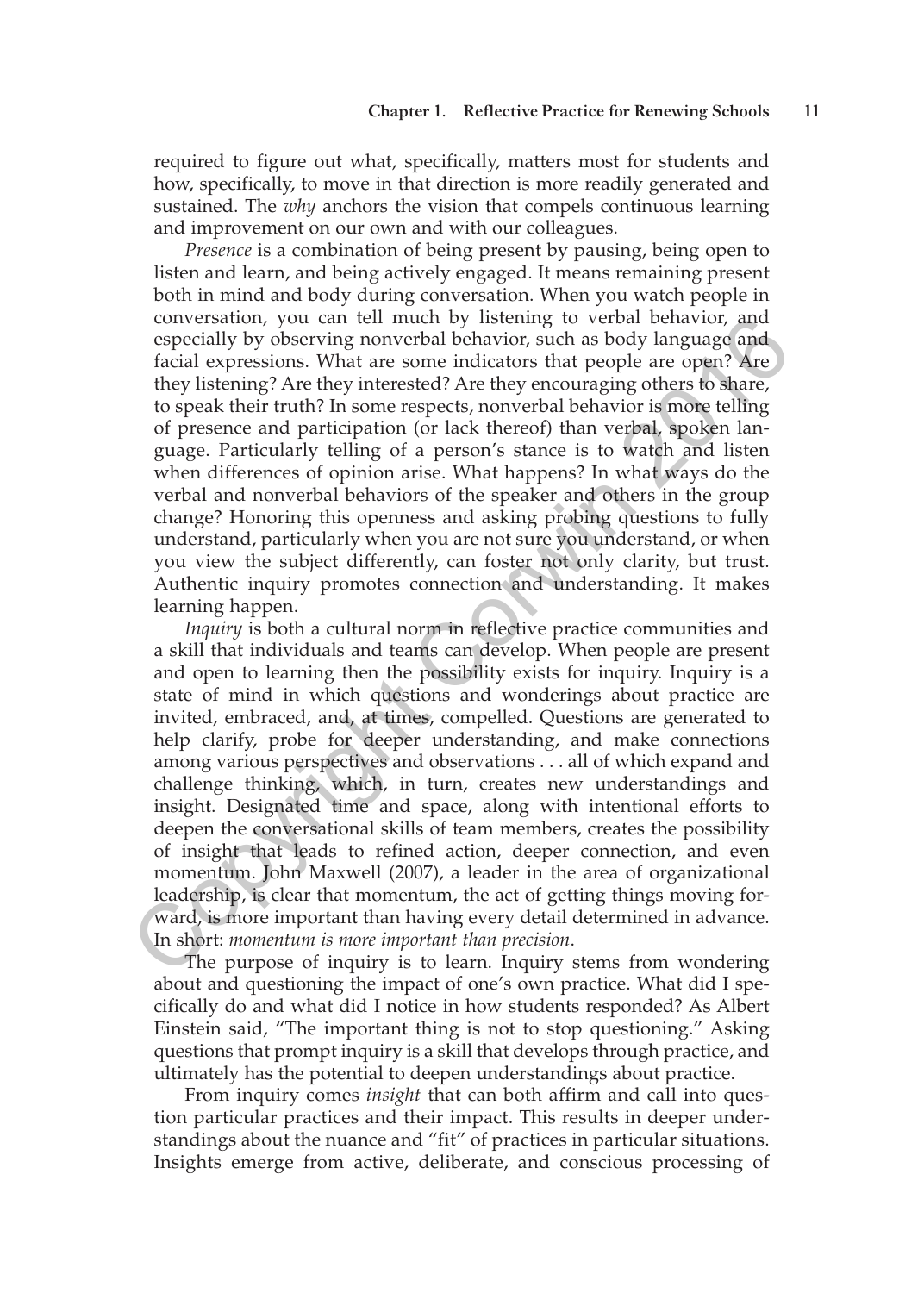thoughts for the purposes of examining goals, beliefs, and practices. *Goals* are the aims, outcomes, and intentions for yourself, for students, and collectively for the school. *Beliefs* are the mental models through which we view the world. They encompass people's values, visions, biases, and paradigms that inform possible directions. *Practices* refers to one's dispositions, knowledge, and skills across a wide range of performance domains. In schools, this includes *building* relationships with students, *designing* instruction, *providing* instruction, *discerning* the impact of instruction, *collaborating* with colleagues and administrators, and *connecting* with families.

*Action* means movement*.* This element is essential in the reflective practice process. Thought and related learning without subsequent action are mere musings. Reflective practice is not a bystander sport. It is not for the faint of heart. It is for actively committed professionals who intentionally learn and change and create improved outcomes for students. Without application, who cares? Action and then reflecting on the action and its impact is the whole point. What happened and why? The phrase "Ready, Fire, Aim" captures the nature of high performing companies (Peters & Waterman, 1982) and schools (Fullan, 2010). Move to action then mindfully observe and discern what is significant from the results. The action period (i.e., "fire") is also a learning period. Learning informs the fine-tuning of practice such that improvement occurs. *Results* are the outcomes, our impact. Actions lead to results. Both our actions and results are fed back into the cycle of reflective practice to inform future practice. What did we learn from what happened? Is this something to do again? If so, in what situations and with which students? Reflective practice leads to improvement and renewal only when these deeper understandings inform improved actions that are subsequently enacted. students, *designing* instruction, *providing* instruction, *discerning* the mate of instruction, *collaborating* with collegues and administrators, and *connecting* with families.  $\Delta t$  is expective practice process. Tho

Table 1.2 provides an example of a schoolwide behavior support team and how they engaged in problem solving to address the particular needs of a group of students. The team process encompassed the elements of the reflective practice cycle. They all knew their purpose, came ready and prepared to participate, had current data ready to consider, and expanded on the data by adding the relevant context to individual student situations. They also used data to identify the trends and needs for the school. Based on their analysis, they collaborated to proactively add support for students who were showing signs of escalating behavior. They wanted to intervene early to interrupt this pattern in order to keep students in school. The results showed that working with these students in small groups, building student skills to handle conflict and frustration, and developing positive relationships with a staff member were effective interventions for many students. This prevented further escalation of behaviors and helped improve class attendance. It also provided a more robust "toolbox" for the whole school when other students needed additional supports.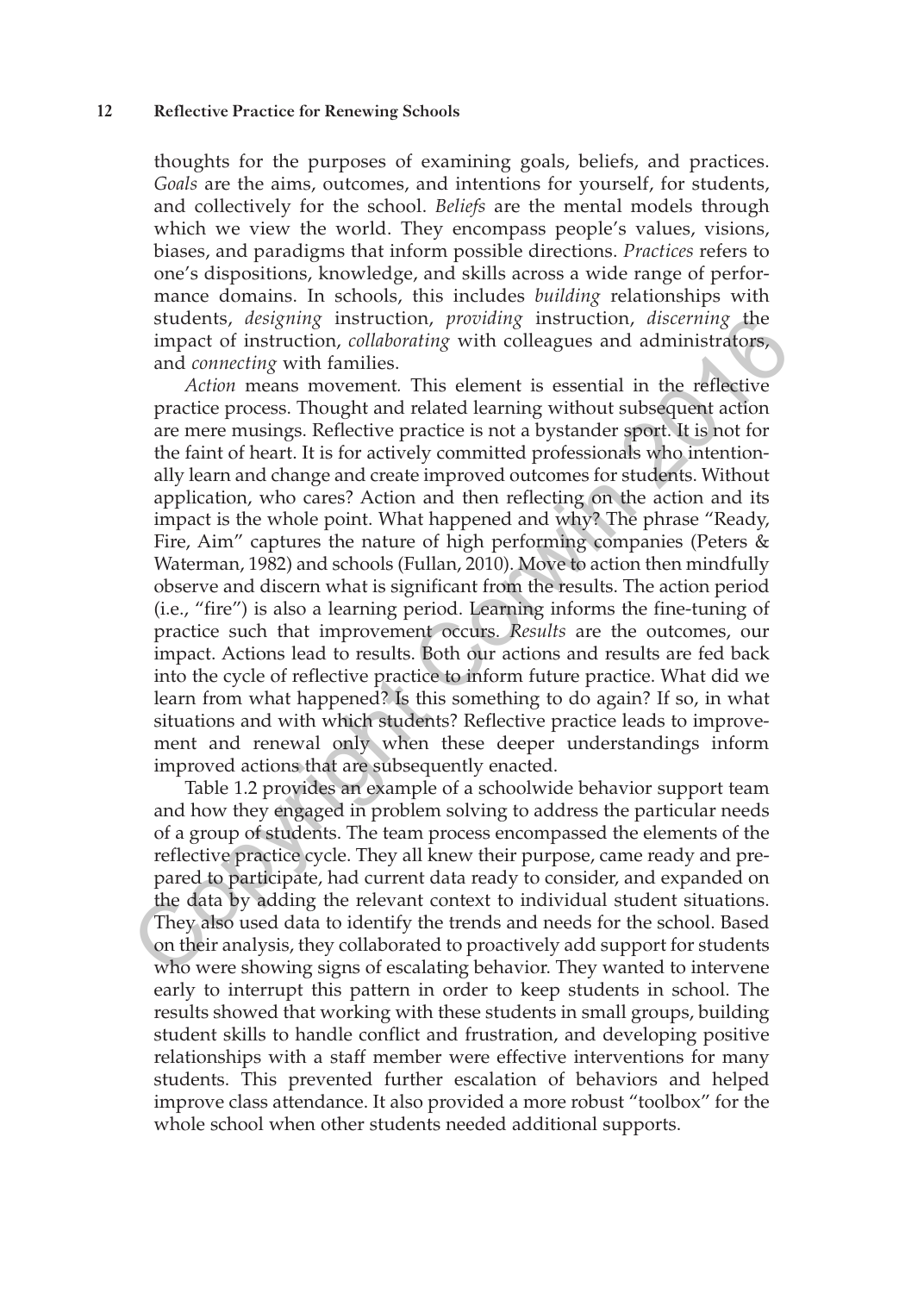| Purpose  | The schoolwide behavior intervention team's goal was for all students<br>to be learning in school. They strongly believed that they could make<br>a difference in educational outcomes for all students, even those with<br>higher needs, if they could match the interventions to a student's<br>needs.                                                                                                                                                                                                                                                                                                                                                                                                                                                                                                                                        |
|----------|-------------------------------------------------------------------------------------------------------------------------------------------------------------------------------------------------------------------------------------------------------------------------------------------------------------------------------------------------------------------------------------------------------------------------------------------------------------------------------------------------------------------------------------------------------------------------------------------------------------------------------------------------------------------------------------------------------------------------------------------------------------------------------------------------------------------------------------------------|
| Presence | The team, consisting of representatives from counseling, social work,<br>special education, behavior specialist, and administration, met weekly.<br>They were engaged and collaboratively sought solutions for all students.<br>Their specific roles or department affiliation was not an issue. They shared<br>their expertise willingly to achieve the overall goal. Their openness to<br>learning for each other was readily visible.                                                                                                                                                                                                                                                                                                                                                                                                        |
| Inquiry  | The team considered the office referrals and suspensions and dismissal<br>data. They unpacked the data, looking for patterns, as well as outlying<br>incidents. Team members offered varied perspectives with the aim of<br>better understanding the context and specific variables that might be<br>underlying the referrals.                                                                                                                                                                                                                                                                                                                                                                                                                                                                                                                  |
| Insight  | To gain further insight, the team used a brief functional behavior<br>assessment process to understand what was being communicated by each<br>behavior. They also looked across multiple data sources to identify needs<br>for the system. The team determined that there was an absence of direct<br>instruction to teach self-awareness and replacement strategies to students<br>whose behaviors regularly escalated.                                                                                                                                                                                                                                                                                                                                                                                                                        |
| Action   | The team selected a social-emotional curriculum that focused on the<br>strategies they felt were needed by the students, especially when a student<br>was in the "zone" that led to confrontation. They accessed the resources,<br>and met to review the curriculum and how to teach/reinforce the<br>replacement strategies. They developed a schedule for teaching these<br>strategies to small groups of students who had been identified based on<br>the school data.                                                                                                                                                                                                                                                                                                                                                                       |
| Result   | School personnel felt better equipped to respond to student needs<br>because they had a more complete set of interventions in their<br>"toolbox." Also, they could intervene earlier to meet the needs of<br>students who were showing signs of escalating behaviors. Staff began<br>using common vocabulary to help students understand their feelings<br>and behaviors. In turn, students learned the language to tell staff which<br>"behavior zone" they were in so that they could verbally process their<br>concerns before the behaviors escalated. As a result of collaboratively<br>analyzing the data and selecting the social-emotional curriculum to<br>teach the replacement strategies to students, there was an overall<br>decrease in office referrals and improved class attendance, as well as<br>suspensions and dismissals. |

| Table 1.2 An Example of the Reflective Practice Cycle in Action |  |
|-----------------------------------------------------------------|--|
|-----------------------------------------------------------------|--|

Available for download at http://resources.corwin.com/YorkBarrReflective

Copyright © 2016 by Corwin. All rights reserved. Reprinted from *Reflective Practice for Renewing Schools: An Action Guide for Educators*, Third<br>Edition by Jennifer York·Barr, William A. Sommers, Gail S. Ghere, and Jo Mon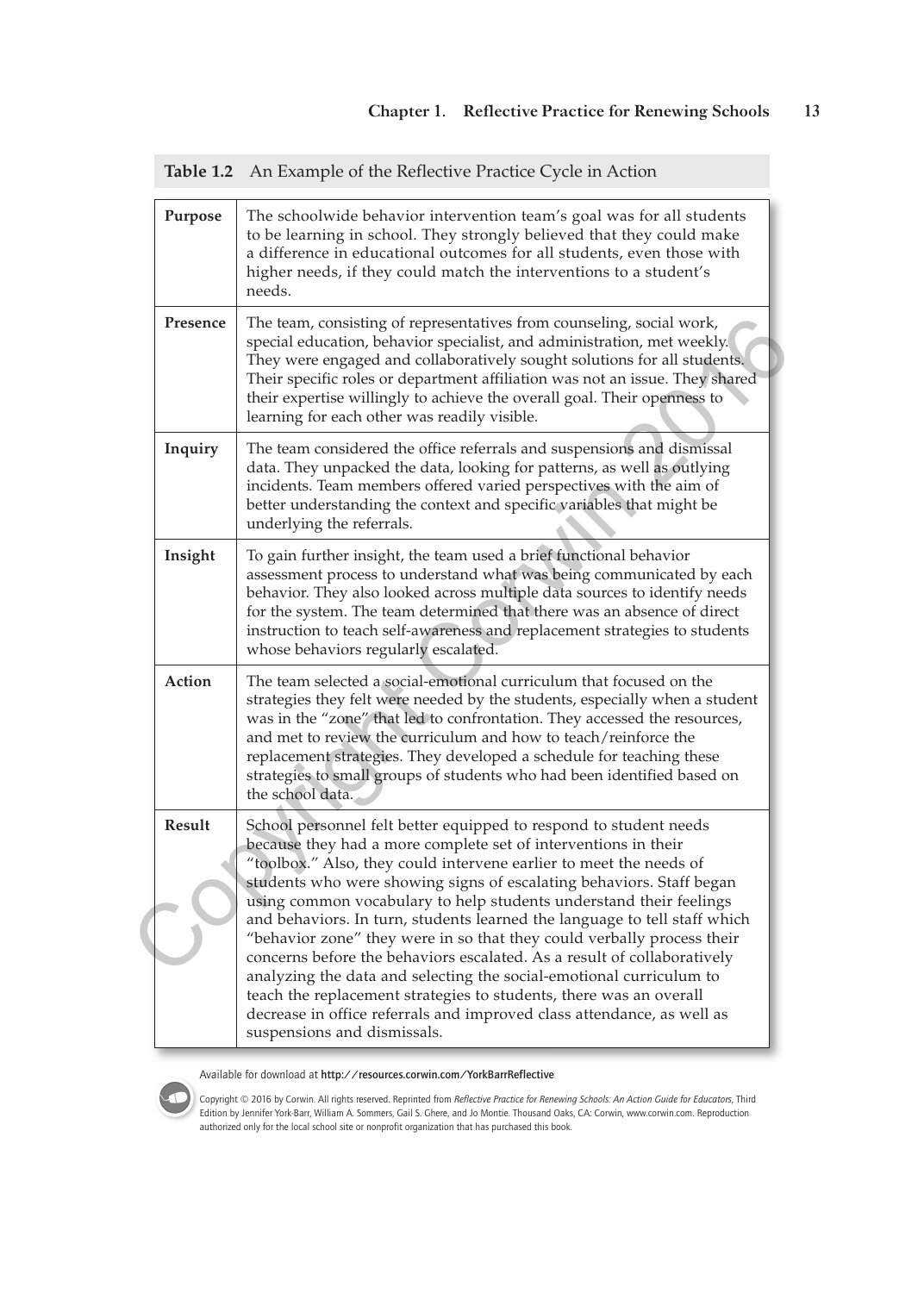As we focus our actions and link them to our learning, the intent is to see improvements in student learning. Learning is broadly defined to include students' capacities to think, their motivations to learn, their effectiveness utilizing these capacities constructively with others, and their contribution to the world around them, along with more traditional measures of student learning (e.g., formative assessments about ongoing learning and annual testing around state-determined student learning practices). Further, the results must be considered through an *equity lens* to determine if all, or only some, students are learning. Enhanced student learning must be equitable. The education system in the United States is more inclusive, but is it equitable? Do students of all races and ethnicities see themselves in the curriculum? Can they identify with the texts they read? Are they engaged by the instruction? If yes, what can we learn that can be shared more broadly? If no, then how do we challenge our beliefs and practices to interrupt or put aside some of what we do to create new practices that lead to improved outcomes for each learner?

These six elements of the reflective practice cycle are important regardless of the level or place in the system at which they are implemented—in a classroom, a team, the school, or the district. There is a logical flow to the elements. If one is missing or weakened, then the impact of the cycle is diminished or even absent (refer to Table 1.3). If the process is not grounded in purpose, then the *why* is not sufficiently powerful to compel commitment to engage and sustain the work. If participants are not present and open, then dialogue is stifled and multiple perspectives are not heard. If there is no inquiry, then possibilities for improvement do not emerge. Without possibilities to try, then nothing will change. If the process does not generate new insights by considering both internal and external knowledge, then challenging thinking patterns that leads to new action does not occur. If no action is taken that leads to different results, then participants question why their time is being spent reflecting in an attempt to address problems by making changes in practice. Ultimately, they will opt out of the process even if they are present at the table. If the results are unknown because they are not measured or they are stagnant for all or some groups of students because the known data are not used, then schools will not reach their goals of achieving a high level of learning for all students. Further, the results must be considered through an *equiliby lens* to determine<br>frail, or only some, students are learning. Enhanced student learning must<br>be equitable. The education system in the United States is more in

The reflective practice spiral (Figure 1.2) presents one way to think about initiating and expanding efforts to embed reflective practices as a cultural norm throughout schools and districts. It reflects an assumption that the place to begin is with oneself and that learning occurs from the inside out. The reflective practice cycle is the core learning process within each of the nested layers within the system. Beginning with the innermost level of individual reflective practice, reflection with partners, in small groups and teams, throughout a school, and extending across a school district, reflective practice can have an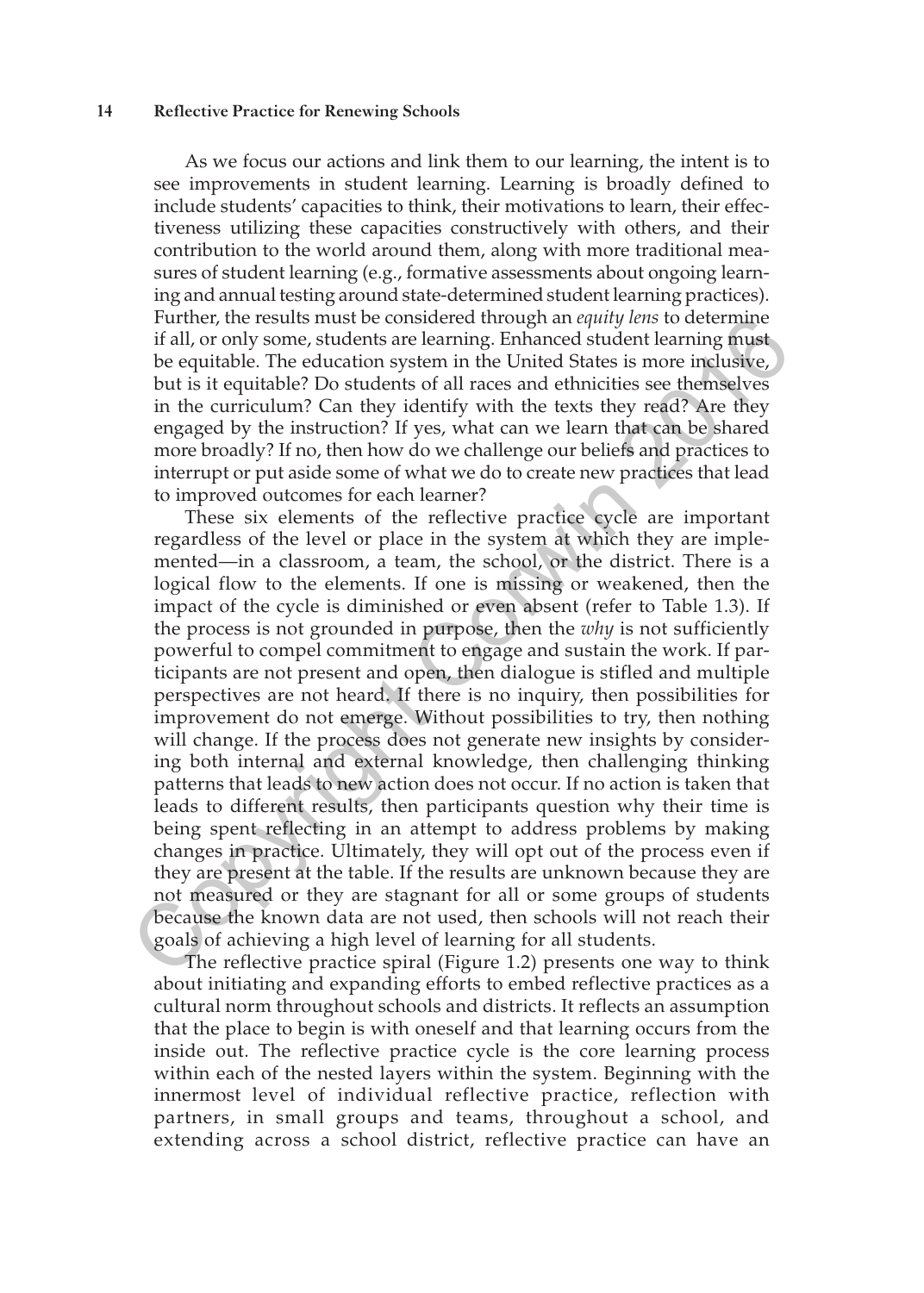|                                                                              | What Happens When the Element Is Not Present?                                         | Minimal personal investment. Staff go through the steps of<br>A lack of understanding about the work and the direction<br>A lack of commitment to achieving different results<br>the process because they are required to participate | Staff who are committed to the work opt out of the group to<br>There is a lack of trust, so the openness needed for dialogue<br>There is less buy-in by various parties about the decisions<br>Decisions are made by a few members<br>avoid superficial commitments<br>never develops<br>that are made | Actions are based on narrow and shallow interpretations of<br>the skills to question ideas and open up new possibilities<br>Dialogue is closed down. Teams do not have the norm or<br>The information that is being considered is narrow and<br>There is an inability to explore data through multiple<br>the issues and data<br>perspectives<br>limited | (Continued) |
|------------------------------------------------------------------------------|---------------------------------------------------------------------------------------|---------------------------------------------------------------------------------------------------------------------------------------------------------------------------------------------------------------------------------------|--------------------------------------------------------------------------------------------------------------------------------------------------------------------------------------------------------------------------------------------------------------------------------------------------------|----------------------------------------------------------------------------------------------------------------------------------------------------------------------------------------------------------------------------------------------------------------------------------------------------------------------------------------------------------|-------------|
| The Impact of Missing Elements of the Reflective Practice Cycle<br>Table 1.3 | What Happens When the Element Is Present?<br>Practice Cycle<br>Reflective<br>Elements | The why anchors the work and leads to<br>Clarity about the why<br>greater commitment<br>Purpose                                                                                                                                       | Participants are present in mind and body<br>They actively participate in the process<br>foster greater trust<br>Their actions<br>Presence                                                                                                                                                             | There is an openness to multiple perspectives<br>The sharing of ideas leads to coherence<br>Multiple perspectives are invited and<br>Space is created to promote inquiry<br>respected<br>Inquiry                                                                                                                                                         |             |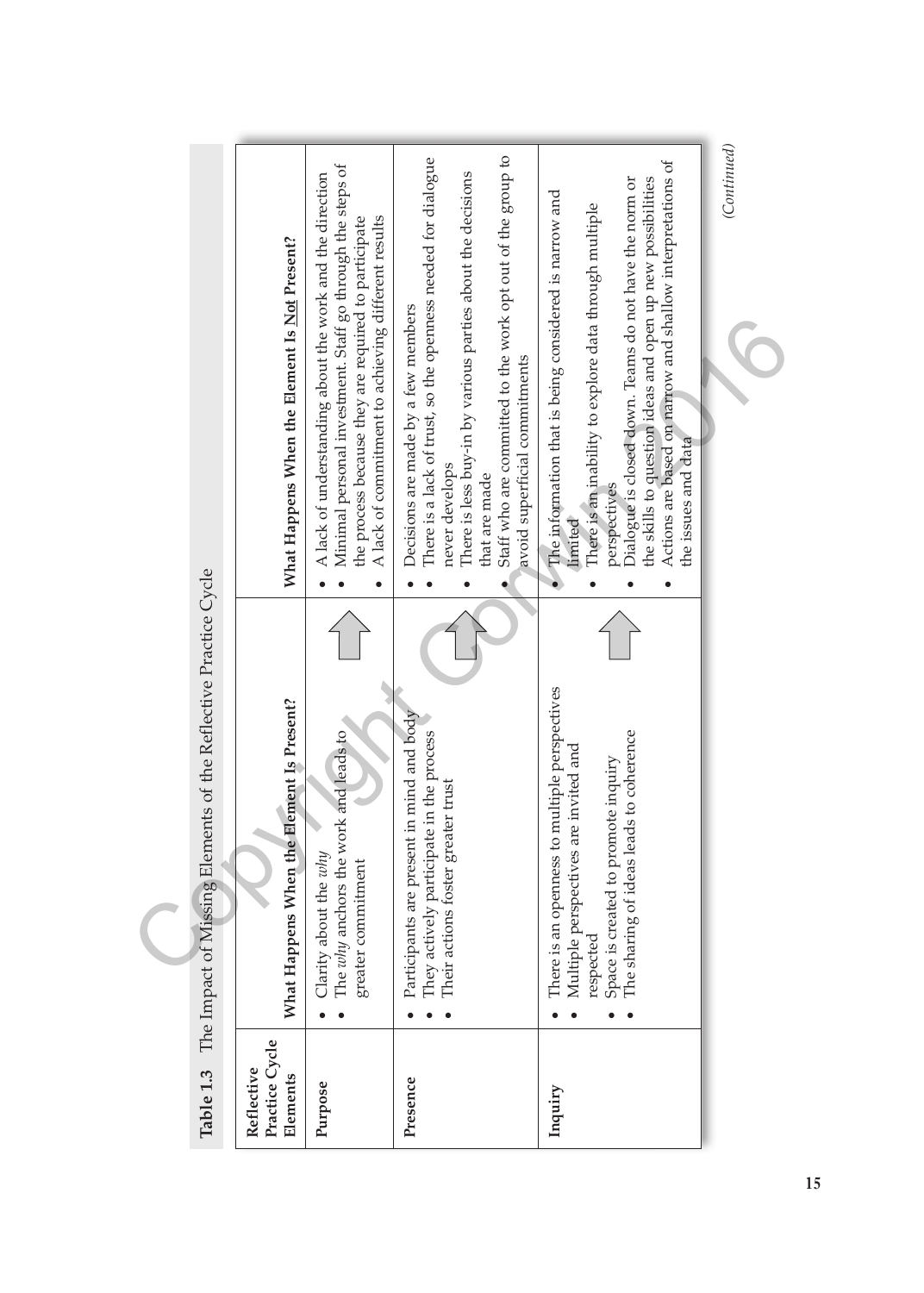|                       | What Happens When the Element Is Not Present? | Teams jump between strategies without understanding why<br>Teams continue to implement current practices even when<br>they are making these decisions, hoping that "something<br>Progress monitoring the results does not happen, so data<br>Beliefs about students and effective instruction are not<br>are not available to gain new insights<br>the desired outcomes are not evident<br>unpacked and challenged<br>will work" | Opting out by group members because the process does not<br>their own regardless if it is aligned or not aligned with the<br>There is no change in the results that lead to beliefs being<br>Individuals pull away from the group and take action on<br>lead to meaningful action<br>work of the group<br>challenged | Sustaining reflective practice is challenging because change<br>Individuals wonder if what they are doing is making a<br>There is little to no change in student learning<br>difference and if their time is well spent<br>is not evident or measured                                                            |
|-----------------------|-----------------------------------------------|----------------------------------------------------------------------------------------------------------------------------------------------------------------------------------------------------------------------------------------------------------------------------------------------------------------------------------------------------------------------------------------------------------------------------------|----------------------------------------------------------------------------------------------------------------------------------------------------------------------------------------------------------------------------------------------------------------------------------------------------------------------|------------------------------------------------------------------------------------------------------------------------------------------------------------------------------------------------------------------------------------------------------------------------------------------------------------------|
|                       | When the Element Is Present?<br>What Happens  | The new insights provide opportunities for<br>• New and deeper understandings of data<br>New perspectives are used to challenge<br>beliefs and existing paradigms<br>meaningful action<br>emerge                                                                                                                                                                                                                                 | There is a joint commitment for action across<br>Movement forward to change outcomes is<br>Individuals and teams "walk their talk"<br>a team or school<br>evident<br>$\bullet$                                                                                                                                       | When the data are disaggregated, the impact<br>The impact on adult and student learning is<br>Reflective practice becomes a larger part of<br>on learning is equitable across all students<br>The data that were collected are used to<br>the culture of the organization<br>enhance student learning<br>evident |
| Table 1.3 (Continued) | Practice Cycle<br>Reflective<br>Elements      | Insight                                                                                                                                                                                                                                                                                                                                                                                                                          | Action                                                                                                                                                                                                                                                                                                               | Results                                                                                                                                                                                                                                                                                                          |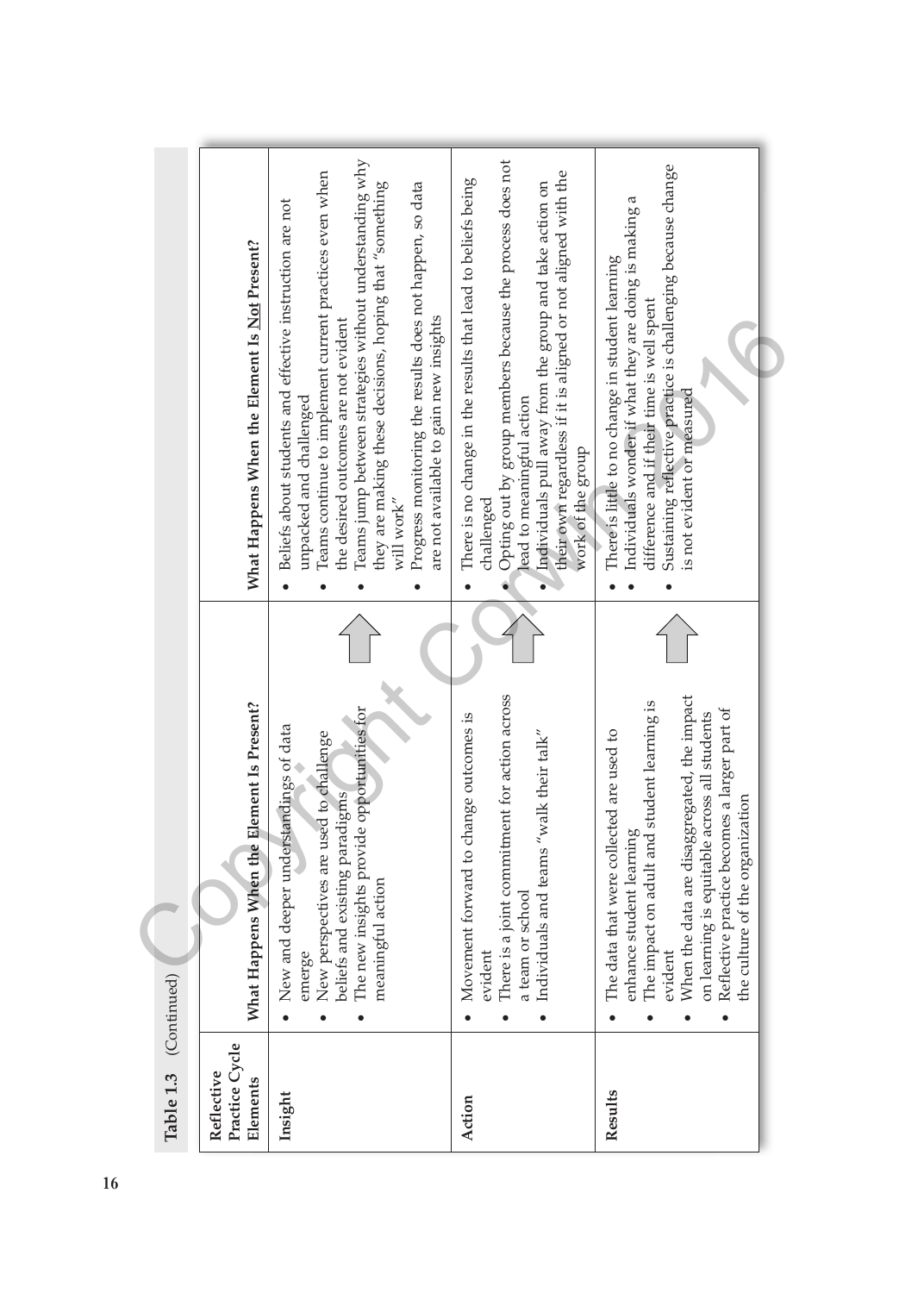entire systemwide impact. The spiral reinforces the interconnectedness among levels and layers in the system.

Each of us has a scope of influence within our system. It starts with colleagues with whom we work directly and influence indirectly. It expands outward through the professional relationships that we have through our horizontal connections among teams and vertical connections across the levels of the system. As the scope of influence increases, the power of alignment increases across the levels of the system. Reflective practice is at the center of this alignment.

Lived experience is perhaps the most powerful influence on the formation of beliefs, which are the driving forces behind actions. The learning and positive growth that an individual experiences from engaging in reflective practices provides an informed, experiential foundation from which to advocate and commit to expanding the practice of reflection beyond themselves. As we develop our individual reflection capacities, we can better influence the reflection that occurs with partners, in small groups, or in teams where we are members. As more groups become reflective in their work, the influence and potential of reflective practice spreads throughout the school. A critical mass of individuals who have experienced positive outcomes from their own reflective practice and from reflection within groups and teams can better support widespread adoption. Each level in the reflective practice cycle is described below, along with the respective potential benefits. Specific considerations and examples for reflective practices at each level are addressed in Chapters 4 through 7. across the levels of the system. Reflective<br>alignment.<br>ps the most powerful influence on the for-<br>the driving forces behind actions. The<br>th that an individual experiences from<br>ices provides an informed, experiential<br>vocate



**Figure 1.2** Nested Levels of the Reflective Practice Spiral

Available for download at http://resources.corwin.com/YorkBarrReflective

Copyright © 2016 by Corwin. All rights reserved. Reprinted from *Reflective Practice for Renewing Schools: An Action Guide for Educators*, Third Edition by Jennifer York-Barr, William A. Sommers, Gail S. Ghere, and Jo Montie. Thousand Oaks, CA: Corwin, www.corwin.com. Reproduction authorized only for the local school site or nonprofit organization that has purchased this book.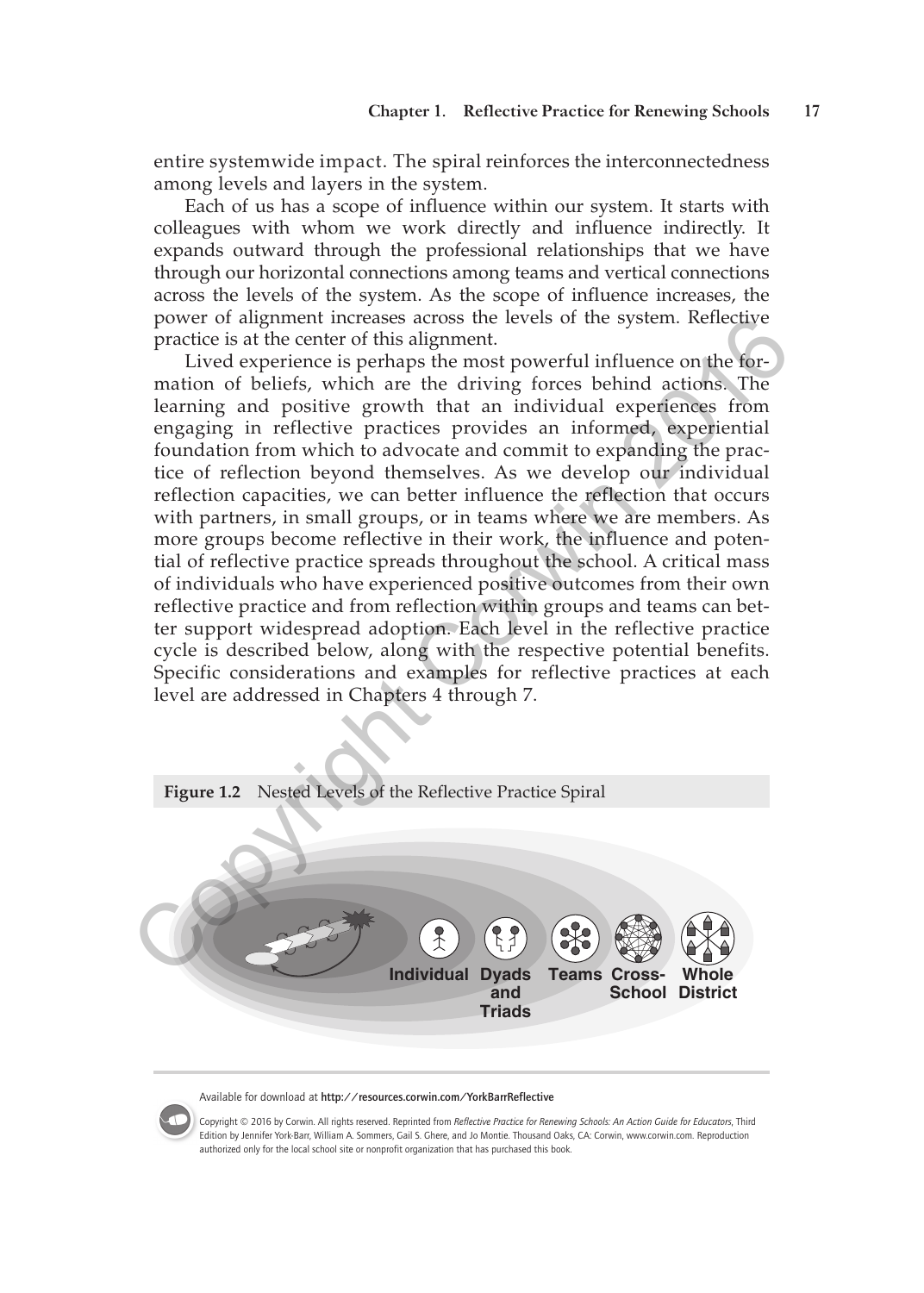## **Individual Reflective Practice**

This is the level where, as educators, each of us has full responsibility and control. We can choose to be reflective in our work and life. Reflection on our own provides each of us with a renewable resource that we totally control. Committing to growing as reflective practitioners creates an opportunity to realize the following benefits:

- Improvements in our professional practices, given greater awareness of personal performance, practice dilemmas, possibilities that emerge from divergent and creative thought, and effects of our practices;
- Enhanced student learning and learning capacities, given improvements in our practices;
- Increased personal capacities for learning and improvement, as the knowledge, skills, and dispositions for reflective practice become embedded in our way of thinking and doing;
- Restored balance and perspective, given the space created for reflection and learning; and
- Renewed clarity of personal and professional purpose and competence, given a sense of empowerment to align our practices with desired intents.

As we learn about reflective practice and its potential through personal experience, we begin to increase our capacity to effectively support others in developing their reflective capacities. Some ways to reflect alone include journaling, reviewing a case, reading literature, developing a teaching portfolio, exercising our bodies to free our minds, taking a personal retreat, and observing or listening to one's own practice through use of videotapes or webinars. Chapter 4 offers additional considerations and specific examples of reflective practice with oneself. Furnovements in our professional practices, given greater awareness<br>of personal performance, practice dilemmas, possibilities that emerge<br>from divergent and creative thought, and effects of our practices:<br>Financed student

## **Reflective Practice With Partners**

Joining with another person in the process of reflection can result in greater insight about one's practice, especially when trust is high and the right combination of support and challenge is present. When reflecting with others, we realize the truth in the adage, "What goes around comes around." Partner reflection can also introduce an element of fun. Humor, when appropriately interjected, reminds us not to take ourselves too seriously and that mistakes are an inevitable dimension of the learning process. In addition to the gains realized at the individual level of reflection, adding one or two partners to the reflection process can result in

• Expanded learning about our own practice, given the different perspectives of another person and, when coached through the process of reflective inquiry, our learning can be even deeper when we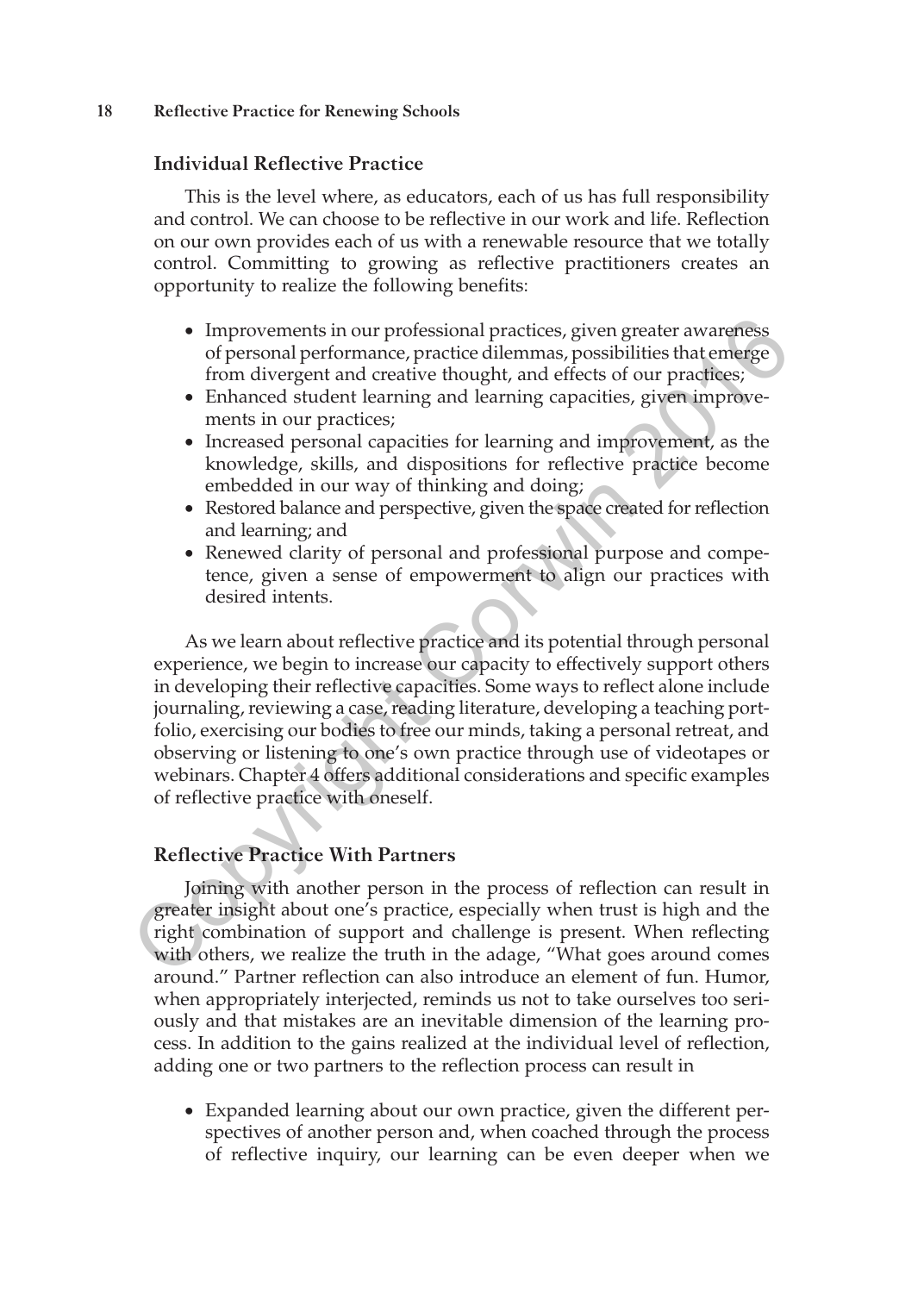reflect with individuals who are of different cultures and backgrounds than our own;

- Increased professional and social support, decreased feelings of isolation at work and increased competence and confidence given the presence of a strengthened collegial relationship;
- Increased sense of who we are and how things work in our school, given the connection and exchange with another person who practices in our place of work; and
- Greater commitment to our work and our work environment, given an increased sense of competence, confidence, and connection to another person in our place of work.

Some ways that two or three people can reflect together include interactive journaling, cognitive coaching, conversing about instructional design possibilities, talking through steps of an inquiry cycle related to specific events or dilemmas, peer observations, reading and talking about articles or case studies, examining student work, and planning with your coteacher and online dialogue. Chapter 5 contains additional considerations and specific examples of reflective practice with partners. The increased sense of competence, support, and connection that can emerge from reflection with a partner positions us on more solid ground to extend the practice of reflection to teams. these in our place of work; and durinor the state comparison our points of work and connection to another person in our place of work.<br>
Some ways that two or three people can reflect together include interaction to another

## **Reflective Practice in Small Groups and Teams**

There is a big shift from reflecting alone or in a small partnership to reflecting in a small group. While the potential impact of reflection increases as the number of people who are involved increases, so too does the personal risk. Because more people are in a group, the sense of safety and connection between individuals is different than with partner reflection; it is often more variable and diffuse. Groups and teams also are frequently appointed or mandated, whereas partner reflection is often voluntary and self-organized. In appointed or mandated groups, there is frequently less control over who joins the group and their desire to participate. Composition and commitment affect interactions and outcomes.

Despite the risks involved in expanding reflective practice to such groups, good reasons exist to venture forth into this domain. When reflection becomes part of educational practice within small groups or teams, its members can realize the following gains:

- Enhanced learning and resources for learning about practice, given more people, each of whom brings varied experiences and expertise in life, learning, and education;
- Increased professional and social support (including fun), given the expanded and more varied network of collegial relationships;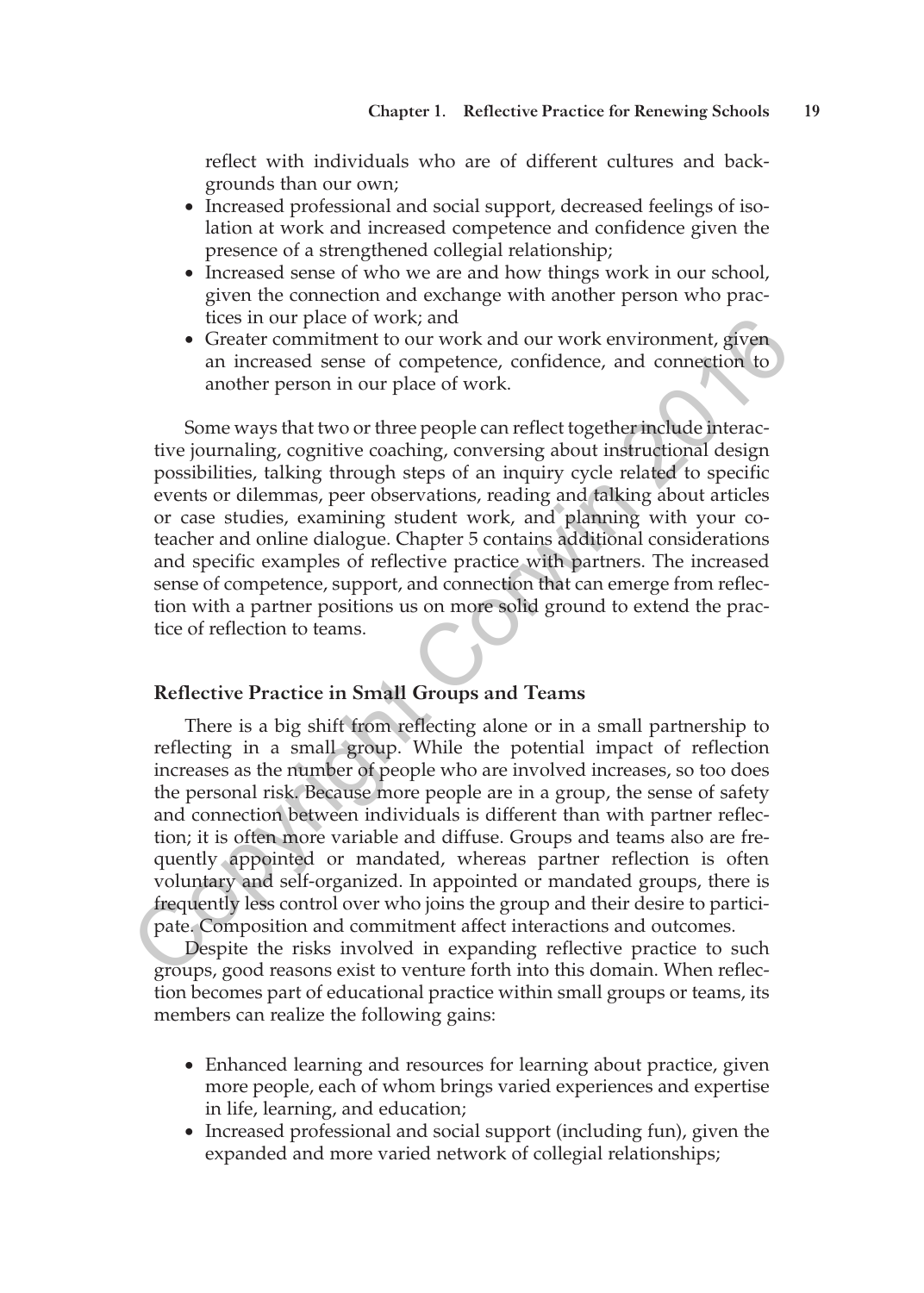- More effective interventions for individual students or groups of identified students, given shared purpose, responsibility, and expertise among members of a group;
- An emerging sense of hope and encouragement that meaningful and sustained improvements in practice can occur, given group members committed to working and learning together; and
- Improved climate and collegiality, given greater understanding of our own and others' experiences and perspectives about our shared place of work.

Some ways to reflect in small groups include action research, study groups, regular grade-level or content area meetings to review and design instruction and assessment procedures, examining student data and work, and case-study reviews and problem-solving sessions. Reflective practices can also enhance committee work by intentionally reflecting about past practices and future possibilities and by soliciting multiple perspectives of people representing broad interests in the work. Refer to Chapter 6 for more considerations and specific examples of reflective practice in groups or teams. our own and others' experiences and perspectives about our shared<br>place of work.<br>Some ways to reflect in small groups include action research, study<br>groups, regular grade-level or content area meetings to review and design

At the small group level of reflective practice, the potential to influence educational practices throughout the school gains momentum. Small ripples of change frequently become the impetus for much broader changes, even when that was not an original intent (Garmston & Wellman, 2013; Wheatley, 1992). The potential to improve educational practices significantly increases when greater numbers of groups and teams embed reflective practices in their work. A culture of inquiry and learning begins to take hold on a grander, schoolwide basis.

## **Schoolwide Reflective Practice**

The greatest potential for reflective practice to improve schools lies within the collective inquiry, thinking, learning, understanding, and acting that result from schoolwide engagement. Isolated efforts (e.g., initiatives taken on by individual teachers, grade levels, or content areas) typically result in only isolated improvements, with few cumulative gains realized once students or teachers move on from those experiences. Furthermore, effects do not spread to other groups of students without intentional efforts to design and implement new practices with those students. When reflection becomes part of educational practice on a schoolwide basis, the following gains are possible:

- Significantly expanded learning opportunities and resources for achieving schoolwide advances in practice aimed at student achievement;
- Enhanced sense of common purpose and shared responsibility for all students;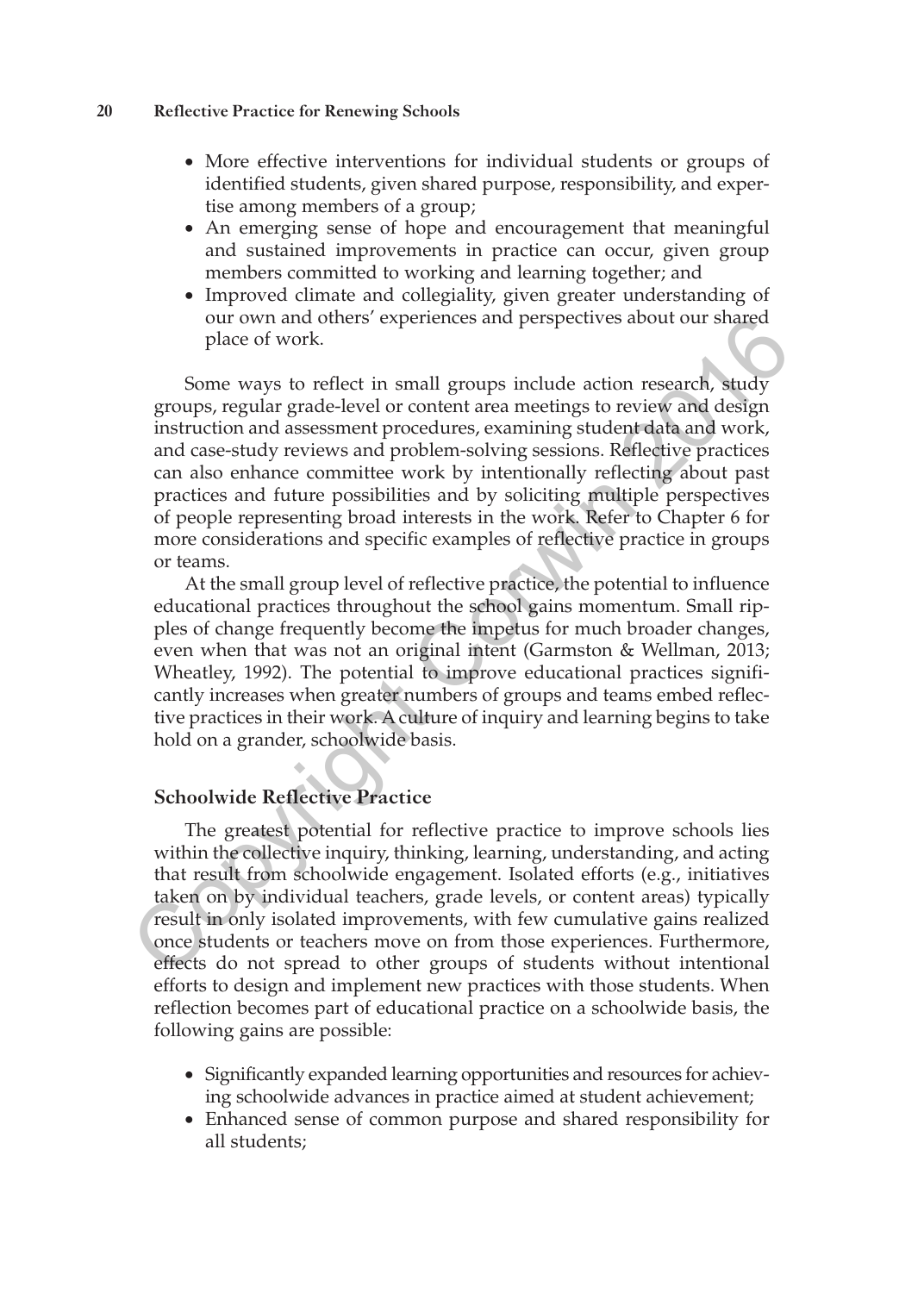- Greater shared knowledge, planning, and communication about students among teachers throughout the school, resulting in greater instructional coherence;
- Increased professional support realized from the expanded network of relationships and the extensive expertise revealed within the network;
- Enhanced understanding of school culture, specifically what influences policy and practice and how schoolwide improvement efforts can be successful;
- Increased hope and possibility for meaningful and sustained improvements in practice given an expanded awareness of the commitments and talents of staff throughout the building and given the strengthened network among staff members; and
- Lessened sense of vulnerability to external pressures, and paradoxically, more reasoned consideration of opportunities that might result from external partnerships.

Reflective practices at the schoolwide level can take many forms. An entire school staff may be involved in study groups on a common topic, such as reading in the content areas, instructional strategies, or performance assessment. There might also be groups or teams across the school with varied purposes. For example, interdisciplinary groups could form to share disciplinary expertise and to create a set of integrated student outcomes that would be addressed within each of the content areas. Cross grade-level teams might explore the best practices for effective student transitions between grades or schools. Some issues require schoolwide attention and participation, so group composition should be intentionally designed to connect people across grade levels or curricular areas to bring forth different perspectives and relationships between individuals who may not typically cross paths during a school day. It is neither possible nor essential to include every staff member in every learning or shared work initiative. What matters is that staff members are involved in some type of collaborative learning that coheres and contributes to overall educational goals and experiences for students. Chapter 7 describes additional considerations and specific examples of schoolwide reflective practices, along with examples of reflective practice among participants from multiple schools. can be successtui; or meaningful and sustained<br>an because those and possibility for meaningful and sustained<br>improvements in practice given an expanded awareness of the com-<br>mirmers and latents of staff throughout the buil

## **District-Level Reflective Practice**

Moving districtwide is extremely challenging because of the complexity and particularity of the work in different school settings. It is challenging given the lack of proximity and easy access between school and district-based personnel, particularly in urban districts. District administration sets annual priorities for its schools based on aggregated data and coordinates its leadership and resources to support schools in implementing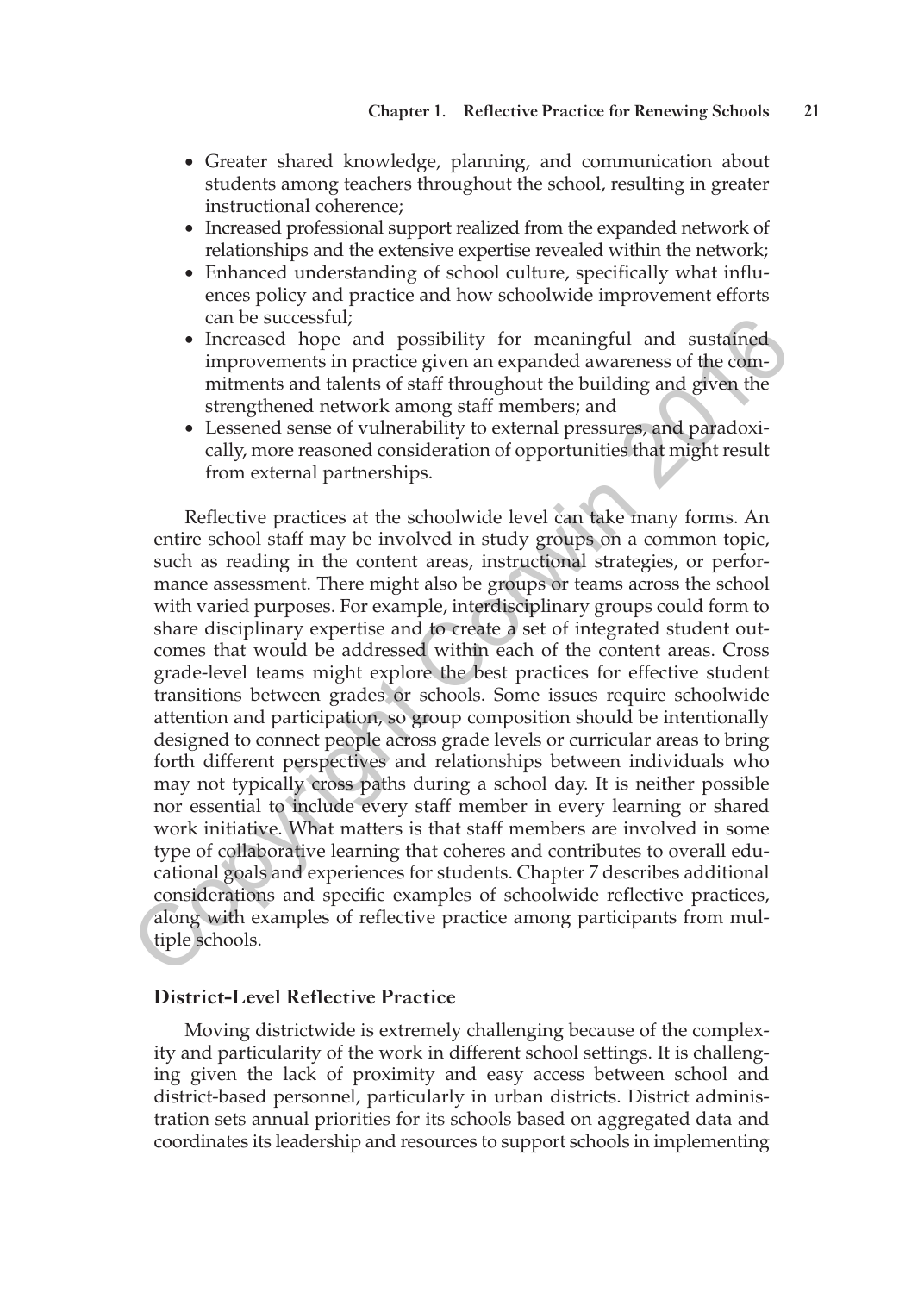these priorities. The priorities are determined based on the multiple demands placed on a district, including external mandates, such as aligning instruction with state standards and addressing equitable outcomes for subgroups of students. District administrators determine the tight and loose aspects for implementing their priorities, and aligning professional development with these priorities. It is challenging for staff who are "singletons" in their work environments, such as a principal or a district coach, to remain focused on these priorities when there are so many demands on their time. Staff in these situations benefit from constructive opportunities to reflect with others in similar roles to consider and learn as they work through complex issues. When reflection becomes part of educational practice on a districtwide basis, the following gains are possible:

- Enhanced sense of common purpose and shared responsibility for all students across the whole system;
- Greater coherence for students across their PreK–12 experience;
- Focused communication with the district and community regarding what influences policy and practice decisions to positively affect districtwide improvement;
- Alignment of resources for achieving districtwide advances in practice aimed at equitable student achievement;
- Shared knowledge and planning through cross level groups so issues are deeply understood and the insights gained guide the next steps;
- Coordination and collaboration across departments to align their work and professional development; and
- Increased professional support realized from the expanded network of relationships and sharing of expertise within the network.

Moving districtwide is the most complex. To achieve it takes a concerted effort by district-level administrators to work collaboratively across departments to integrate at the district level what we ask schools and teams to integrate at their respective levels. Reflective practices at the districtwide level can take many forms. District level departments are linked by the common commitment to support graduation for all students and for students to learn their state content and grade-level standards. Engaging district leaders to work across departments to create a coherent approach for supporting school-level practitioners to reach these goals could go a long way toward achieving more connection and coherence, not to mention better coordination of resources, for both district-based and school-based practitioners. For example, the Curriculum and Instruction department could co-design and co-present professional development with the English Language Learner and Special Education departments to support schools in integrating these disciplines to align instruction. And, the special education department could support its subspecialty staff (e.g., speech language pathologist, psychologists, coaches) at all levels of the system to work together to eliminate racial disparities in referrals to special education. to mean tocused on these protonts when there are so many demants on<br>their time. Staff in these situations benefit from constructive opportunities<br>to reflect with others in similar roles to consider and learn as they work<br>t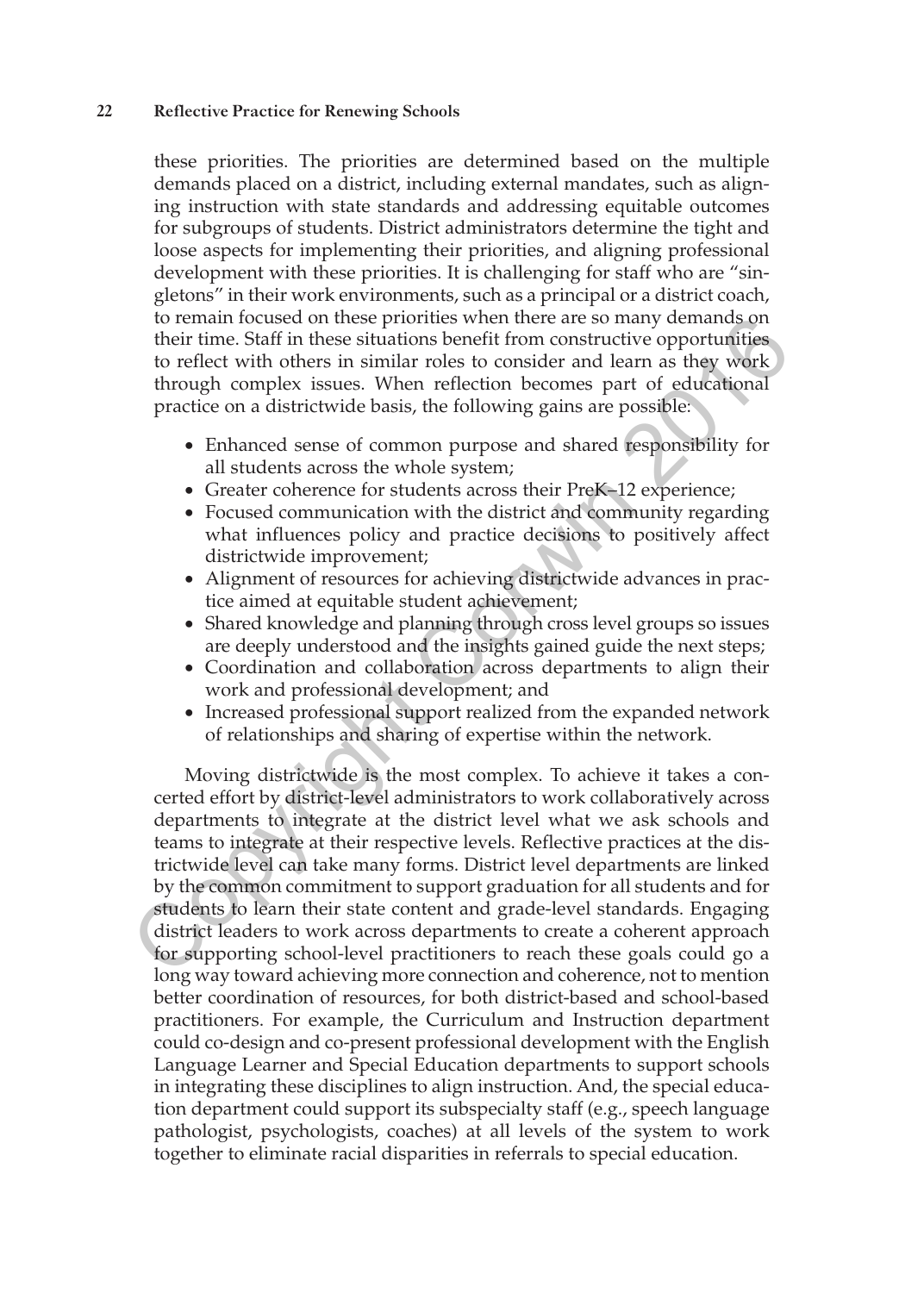## **Moving Outward**

There is greater potential to achieve schoolwide and districtwide improvement in practice as reflective practices take root and grow across all levels of the system, from the individual level through the district level. The potential realized at the outer levels is based on the premise that individuals continue to enhance their individual reflection and learning. Resources, information, perspectives, ownership, commitment, relationships, along with shared responsibility and leadership increase substantially at each progressive level given greater numbers of staff members learning together. For most teachers, the greatest opportunity for impact will be within their school. For principals, the greatest opportunities for impact also will be within their schools. In both groups, some will have opportunities to influence through reflective practice at the district level, as well, depending on the size of the district. For district administrators, the opportunity comes from supporting the capacity for reflective practice at each level of the system by facilitating cross-level teams and developing the capacity of its district staff to move practices to each level of the system.

One of the greatest influences is success. Schools in which members are reflecting on their practices to align and bolster their efforts and, as a result, see progress in student achievement learn that what they do matters. Seeing positive outcomes from our individual and collective practices increases our individual and collective efficacy. Efficacy is the *belief* that what we do matters. It fuels the energy to keep on figuring out how best to serve each student. The strongest beliefs we hold are the ones grounded in our experience. Being successful in our work builds our sense of confidence that we can figure out ways to support students well in their schooling.

As reflective practices extend outward from the individual level to being more inclusive of others, as partners in teams and schoolwide, the design challenges of implementation are greater. Complexity is dramatically increased due to the greater number and, often, variety of people involved along with the corresponding variation in work and scope of the work. Because the load and variety of work is significant for each person in the system, it is easy for participants to conclude that their work has little or nothing to do with the work of others. Logistics, such as scheduling time for reflection, become more difficult. Individual risk is greater because an individual's perspectives are exposed to a greater number of people with whom there may be varying degrees of trust, respect, and commitment. The context and climate of a school also have a greater effect as practices expand to include more people. There are long-standing structures that reinforce isolation among participants, which exacerbates the sense that work is differentiated or specialized and not shared. The history and established cultures within and across groups create invisible barriers to interaction. Multiple and often competing priorities for time and professional development can fragment focus, effort, and people. In short, as the individual moves out in the spiral, there is more potential for success, but also more complexity and less control. with shared responsibility and leadership increase substantially at each<br>progressive level given greater numbers of staff members learning together.<br>For most teachers, the greatest opportunity for impact valib e within th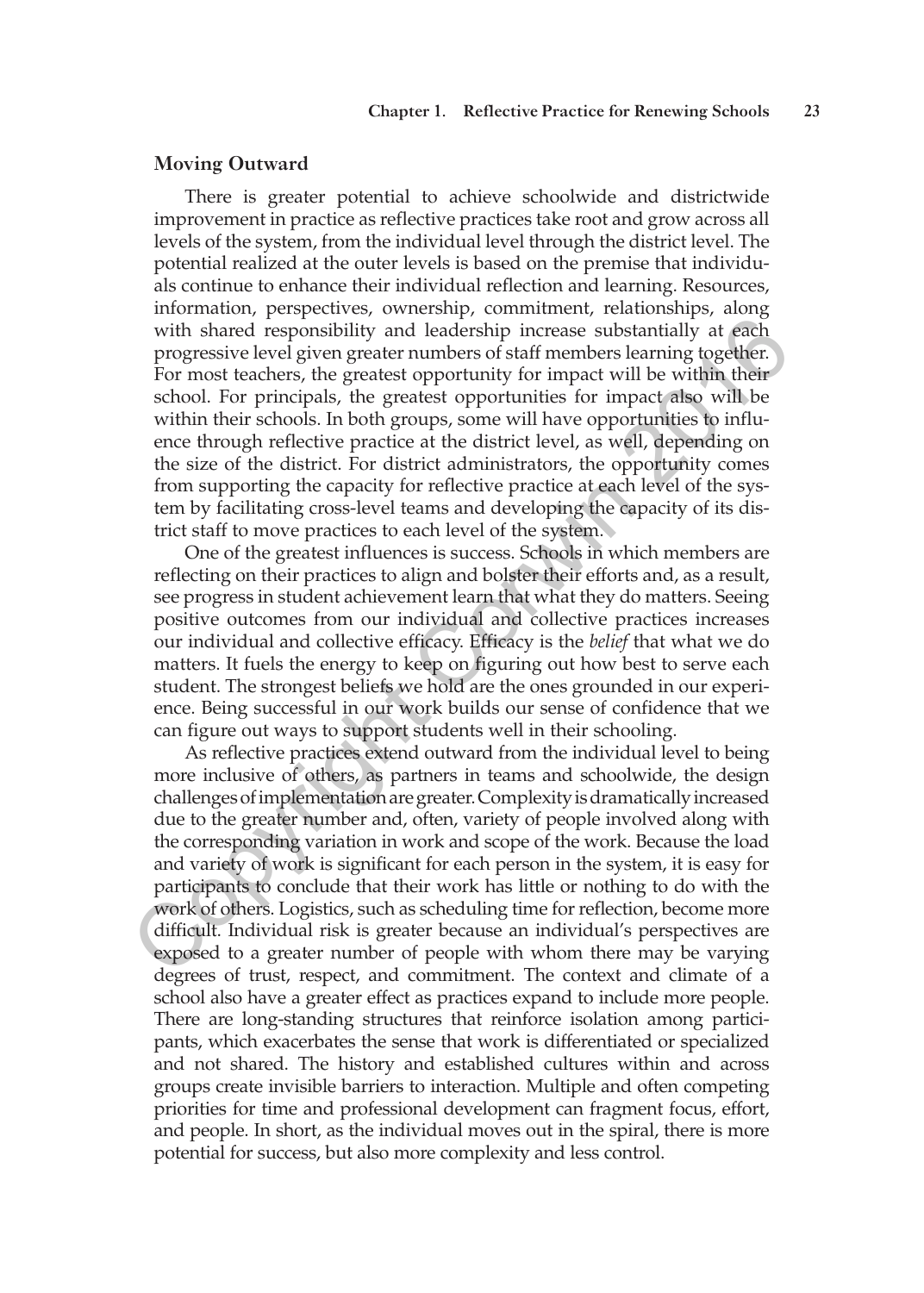Recognizing the presence of significant, complicating variables at the school level can raise serious doubts about the feasibility of reflective practice. The inherently complex nature of schoolwide change can easily feel overwhelming. This is one of the reasons for proposing the reflective practice spiral as a guiding framework. Each of us can choose to remain committed to our own professional learning and improvement by embedding reflective practices in our own work. We can at least engage in reflective practices at the individual level. Choosing to assume a responsible, proactive stance toward our own development adds positive energy to our lives and to the environments in which we work. As individuals, we reap the benefits of continuous learning and we increase our professional competence. Learning also renews our spirit. Our human needs to learn and grow can be met, in part, through reflective thinking. A commitment to individual reflective practices benefits us as individuals and also has an indirect effect on others.

Beyond the individual, the potential for improvement in schools increases with each additional person who chooses to make a commitment to professional learning and improvement. "Those who work in schools know that influence happens at every level of the system, with collegial influence being perhaps, the most powerful means of aligning and accelerating effort for the good of children" (Wahlstrom & York-Barr, 2011, p. 23). Understandings about how organizations or systems evolve suggest that significant positive changes can happen when members learn more about ways the work of others can inform, complement, and support their own work, resulting in more nuanced support and better outcomes for students. Each person and her or his arena of practice exists because it is intended to contribute to the greater good of the organizational purpose. Mining and sharing the learning and insights of each participant turns the aspiration of doing good for young people into reality. It is the web of relationships among organizational members that enhances the collective knowledge and bolsters the energy to sustain effort around the work (Garmston & Wellman, 2013; Wheatley, 1992). Another significant understanding is to know that change happens in ways we cannot always predict or control. As each of us continues to learn, and as we reach out to connect and learn with others, relationships form and strengthen, thereby increasing the potential for larger scale improvement. Gradually, we come to understand that we are part of a much larger whole that has the power and momentum to positively affect the lives of students. Schoolwide engagement helps keep energy high and hope alive. practices at the midivalual level. Choosing to assume a responsible, proach<br>vies stance toward our own development adds positive energy to our fives<br>and to the environments in which we work. As individuals, we reap the<br>ben

Combinations of different groups of staff members learning together throughout the school result in expanded and strengthened relationships among all staff members. In effect, a web of relationships forms to facilitate communication and connection throughout the school community (see Figure 1.3). This web of relationships serves several very important functions: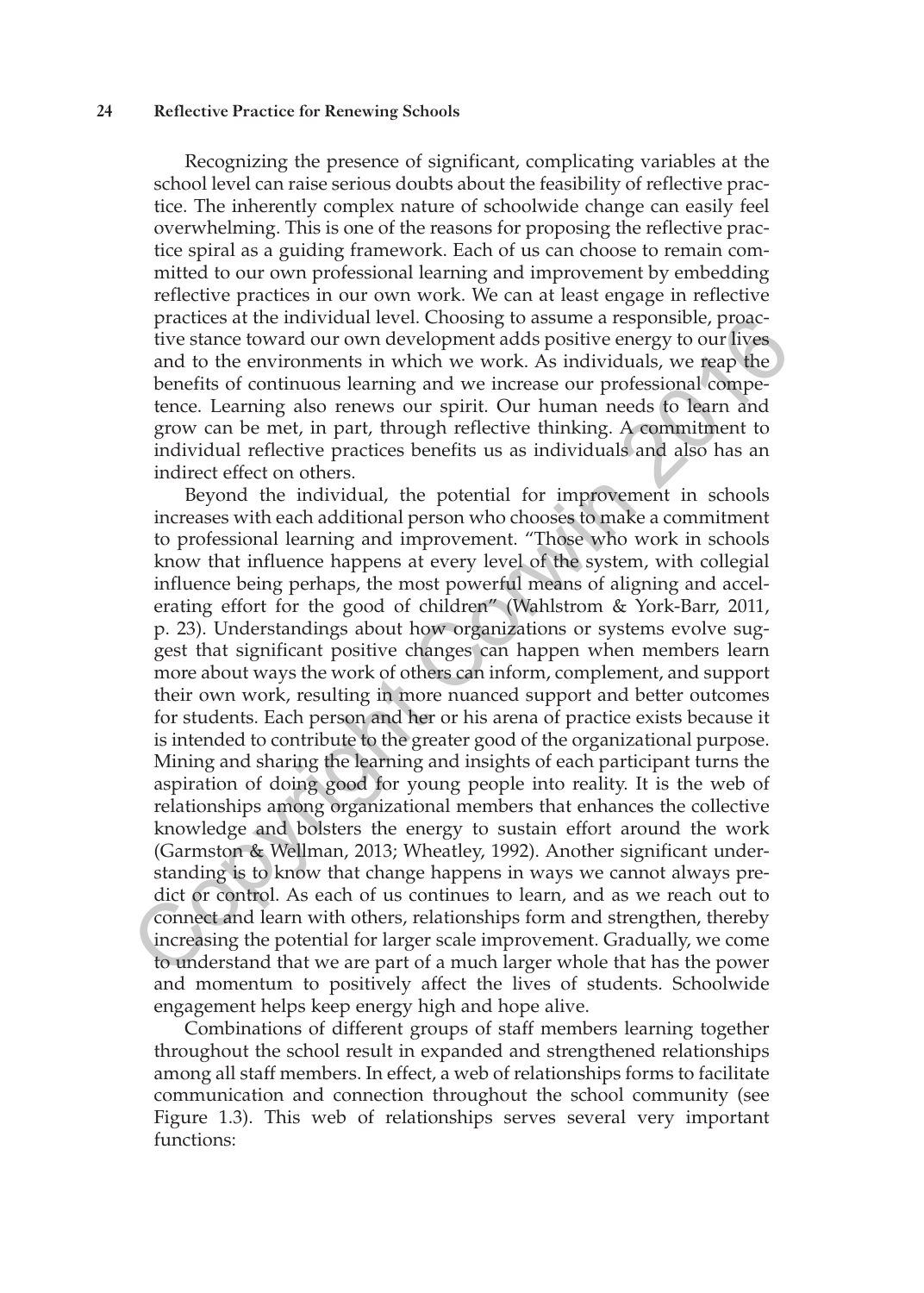- *A safety net is created for students* who are less likely to feel anonymous and fragmented because staff members are in better communication about students, especially those who are struggling in school;
- *A rich network of resources,* people, and information is formed and any member of the school community can tap it; if someone in our immediate network does not know something, we are likely to be connected to someone in another network who may know; and
- When we are more tightly coupled with others in our work, there is a greater likelihood of more *comprehensive, effective, and rapid response* to schoolwide issues, ranging from safety concerns to adoption of new curricula.

To enhance the web metaphor for school improvement, consider that the threads of weaver spiders are one of the strongest organic materials that nature produces. In laboratories, scientists harvest the threads and weave them into bulletproof vests. Thus, the web is an apt metaphor for the durable and protective community that emerges and spreads from the spinning of many individuals being reflective practitioners.





#### Available for download at http://resources.corwin.com/YorkBarrReflective



Copyright © 2016 by Corwin. All rights reserved. Reprinted from *Reflective Practice for Renewing Schools: An Action Guide for Educators*, Third Edition by Jennifer York-Barr, William A. Sommers, Gail S. Ghere, and Jo Montie. Thousand Oaks, CA: Corwin, www.corwin.com. Reproduction authorized only for the local school site or nonprofit organization that has purchased this book.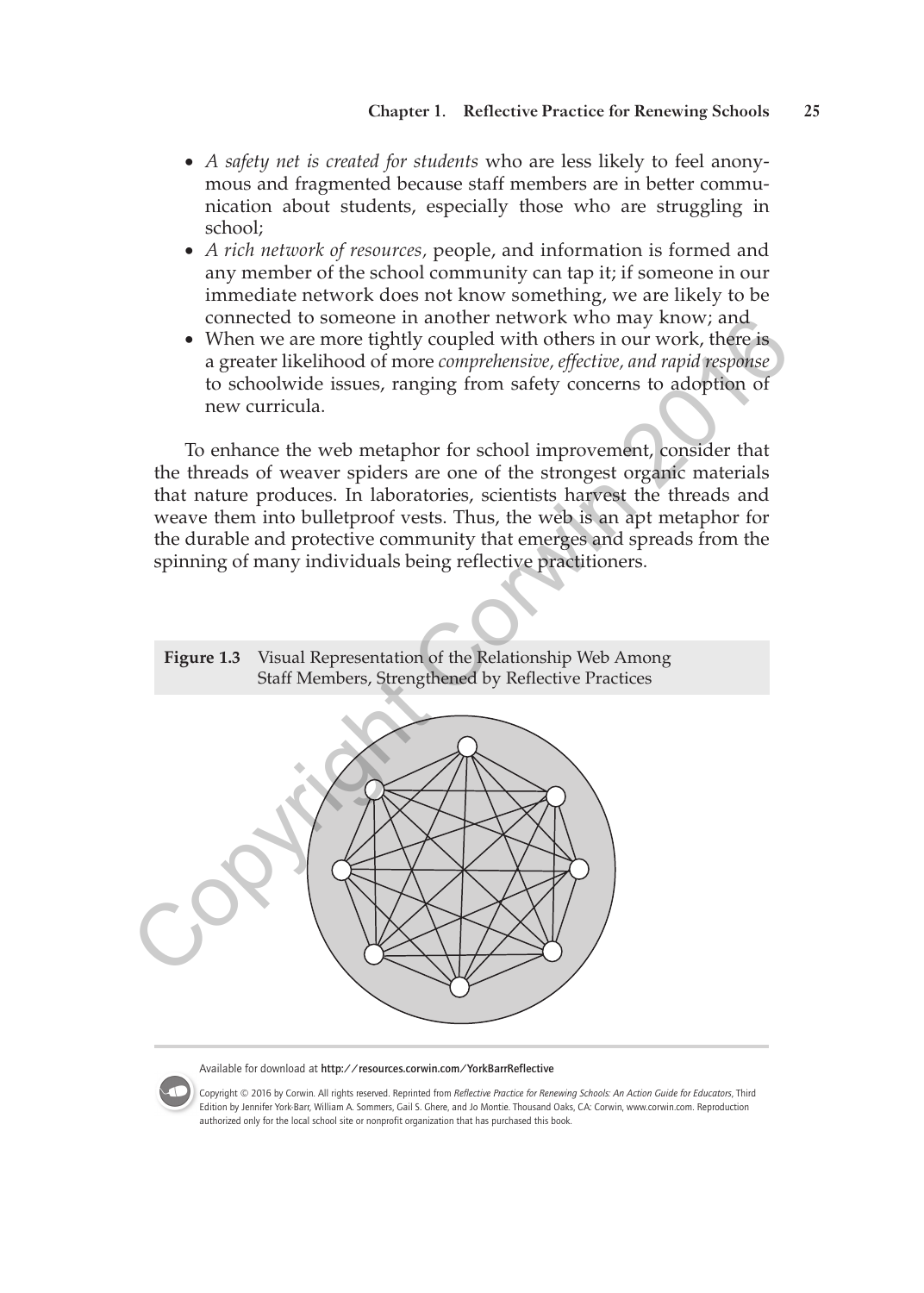## **WHO IS A REFLECTIVE EDUCATOR?**

What does a reflective professional look like? We believe that person looks like or can look like any of us, perhaps, all of us. This is important because to be an effective professional is to be a reflective professional. One of the distinguishing characteristics of reflective educators is a high level of commitment to their own professional development (Zeichner & Liston, 1996). They are lifelong learners who have a sustained interest in learning. Inquiry, questioning, and discovery are norms embedded in their ways of thinking and practice. Their inquiry focuses not only on the effectiveness of their instruction or leadership but also, personally, on the underlying assumptions, biases, and values that they bring to the educational process. Reflective educators consider issues of justice, equity, and morality as they design and reflect on their practice. They create ways for students' cultures and voices to enter the classroom (Lindsey, Roberts, & CampbellJones, 2005). Their interest in learning is continually sparked by triggers of curiosity about some aspect of practice. Instead of blindly accepting or rejecting new information or ideas, they carefully examine, analyze, and reframe them in terms of specific context variables, previous experiences, and alignment with desired educational goals. They rely on both external knowledge from research and experts as well as internal knowledge from their own and colleagues' experiences. They are decision makers who develop thoughtful plans to move new understandings into action so that meaningful improvements result for students. These elements of reflective practice provide a lens into colleagues who are reflective. Liston, 1996). They are lifelong learners who have a sustained interest in learning. Inquiry, questioning, and discovery are norms embedded in their ways of thinking and practice. Their inquiry focuses not only on the eff

The relationship of what we do and what we experience leads to the question of "How did each of us contribute to creating our current realities?" (Block, 2009). Our impact in the world and on the world is shaped by our identity (Forde, McMahon, McPhee, & Patrick, 2006). Every person is the creator of their world as well as a product of that world. Personal identity is the fusion of one's beliefs, values, attitudes, and understandings. It is strongly influenced by individual, racial, ethnic, and cultural experiences. Personal identity contributes significantly to the core of one's professional identity. In addition, professional identity develops overtime by our roles, education, experiences, and connections with professional groups.

Reflective educators recognize that much of the knowledge about effective practice is tacit, meaning that it is learned from experience within the practice context. To learn in and from dynamic, unpredictable, and sometimes ambiguous contexts, reflective educators are keenly aware of their surrounding context, are open to and seek feedback, and can effectively distill the information that should be considered in a reflective process (Bright, 1996). We offer the profile of a reflective educator as one who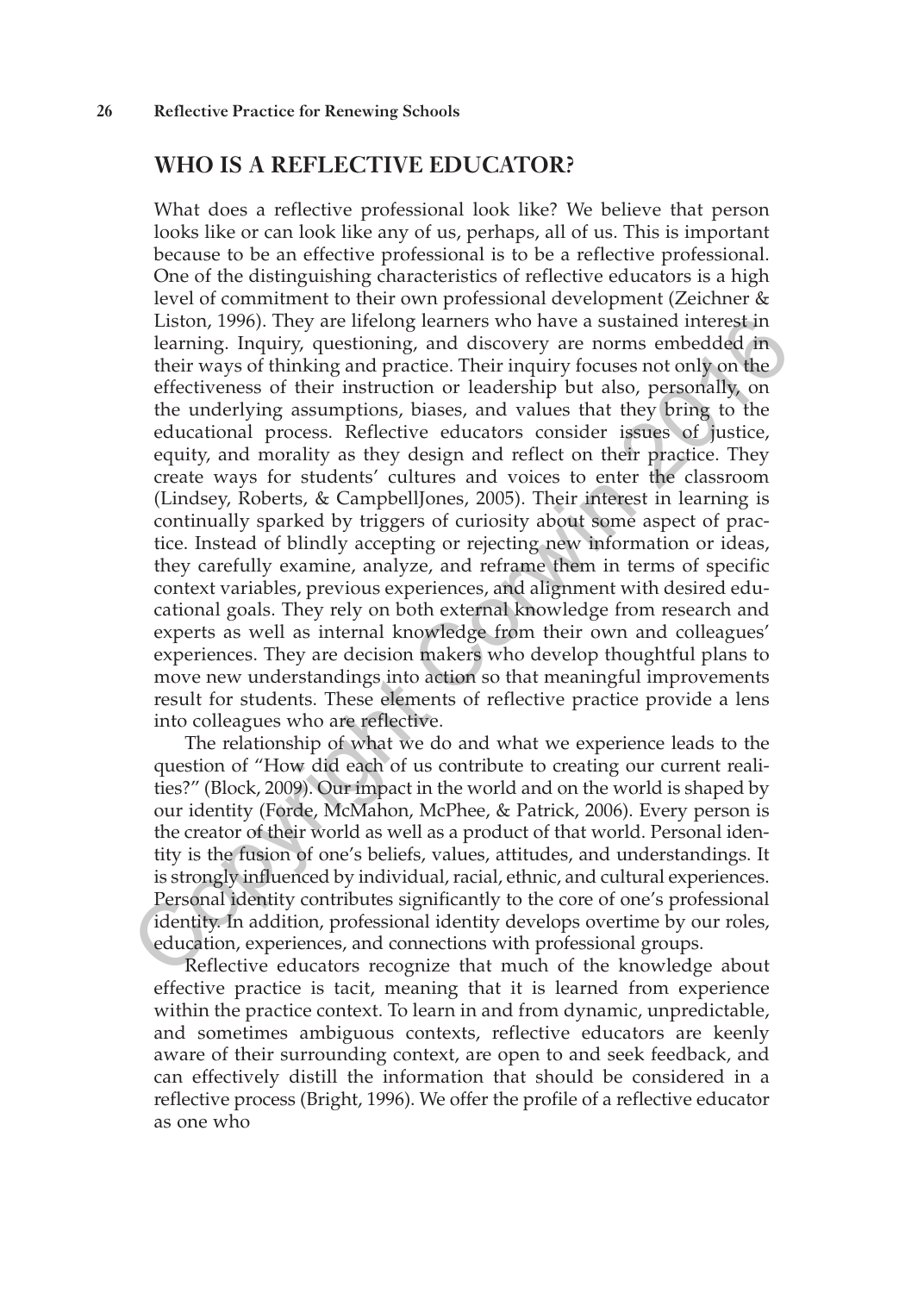- stays focused on education's central purpose: student learning and development;
- is committed to continuous improvement of practice;
- assumes responsibility for his or her own learning—now and lifelong;
- demonstrates awareness of self, others, and the surrounding context;
- develops the thinking skills for effective inquiry;
- takes action that aligns with new understandings;
- holds great leadership potential within a school community; and
- seeks to understand different types of knowledge, internally and externally generated.

Given prevailing school and societal norms that fly in the face of slowing down to think, question, and then demonstrate the courage and conviction to act, reflective practitioners represent a countercultural phenomenon. In effect, they can be considered "positive deviants." Positive deviants are people whose behavior and practices lead to solutions to problems that others in the group who have access to exactly the same resources have not been able to solve. We want to identify these people because they provide demonstrable evidence that a solution for the problem exists within the community (Richardson, 2004). Reflective educators often serve as leaders, formal and informal, who attract others. In doing so, they influence practice beyond their immediate teaching domains. They attract others because they embody the profile characteristics listed above: a focus on student learning; the commitment, responsibility, awareness, thoughtfulness, thirst for inquiry; and finally an actionorientation. Given the importance of formal and informal leadership in schools, Chapter 3 focuses on core leadership practices for growing reflective practice. • holds great leadership potential within a school community; and<br>• seeks to understand different types of knowledge, internally and<br>externally generated.<br>
Given prevailing school and societal norms that fly in the face of

Our list of reflective educator qualities also includes a valuing of different forms of knowledge. Distinctions have been made between reflective educators (or reflective practitioners) and experts, in terms of how knowledge is viewed, generated, and valued (Schön, 1987; Webb, 1995). In addition to the historical, political, and sociocultural knowledge bases that surround us and influence how we think and live (Kinchloe, 2004), generally speaking, there are two sources of knowledge that educators bring to bear on practice: externally generated knowledge and internally created knowledge. Externally generated knowledge comes by way of the research community and usually offers generalized findings, directions, and strategies to be considered by practice communities. Internally created knowledge comes by way of educators learning by reflecting on their practice and by customizing application of externally generated knowledge to unique contexts of practice, that is, specific schools, classes, and students. This is sometimes referred to as tacit or experiential knowledge (Schön, 1987).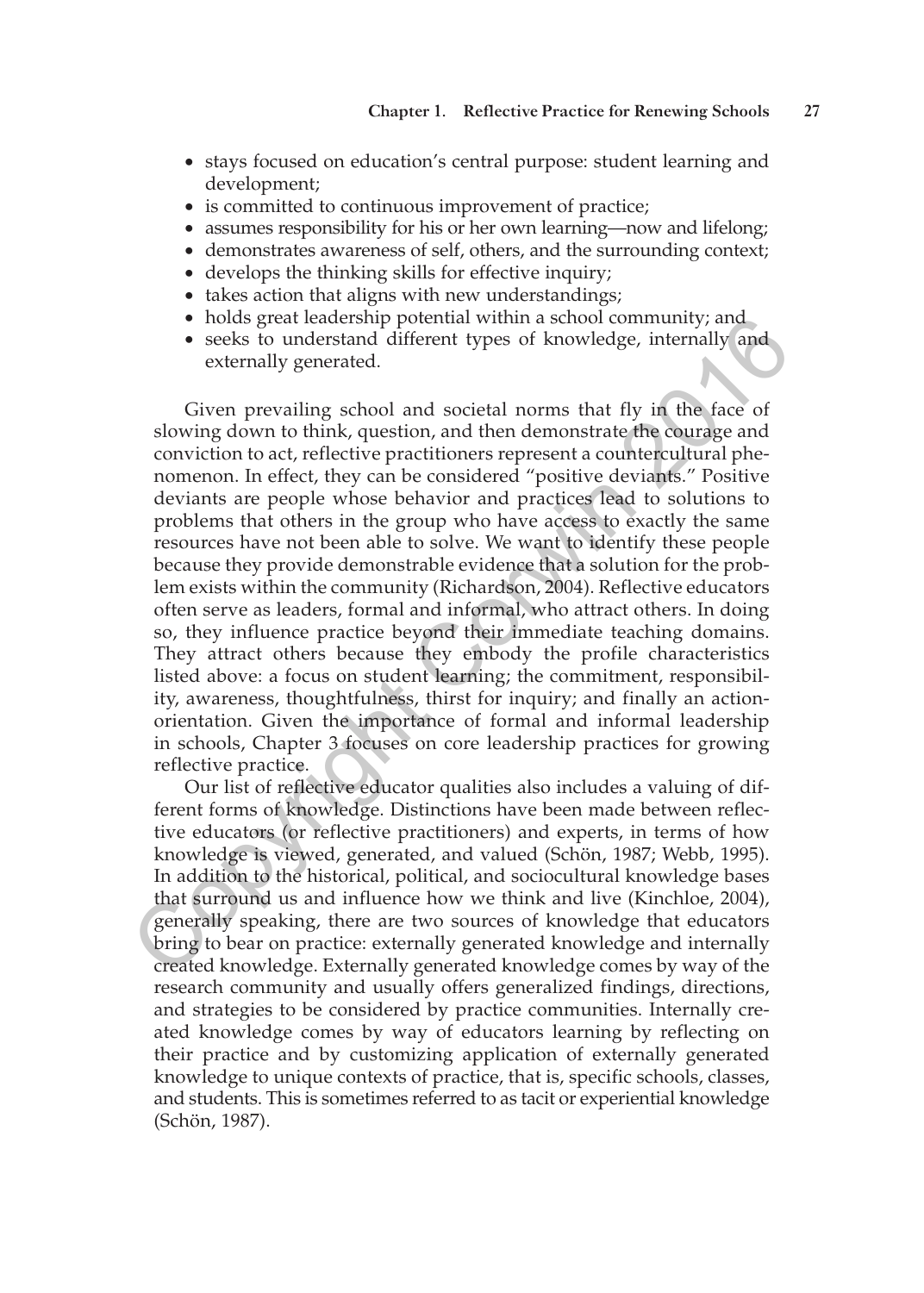Reflective practitioners draw largely from an experiential or contextual knowledge base in which "it is impossible to disentangle knowing from doing" (Webb, 1995, p. 71). Content experts draw largely from a technicalrational knowledge base (Schön, 1983). They are masters of content, but may not have the practice background that generates tacit knowledge about how to apply, use, or teach content in the classroom. They can share research findings, but cannot necessarily model or demonstrate application in authentic settings. This perspective explains some of the disconnect that educators may sense when learning from experts of content who cannot make the application to the classroom context. It also speaks to the frustration or cynicism that can arise among practicing educators when content experts assume an easy transfer of technical-rational knowledge to contexts of practice.

For some aspects of practice, educators draw on a technical-rational knowledge base, such as disciplinary expertise. However, for many other aspects of daily practice, educators draw on their experientially and contextually derived knowledge from practice. It is unnecessary and perhaps even counterproductive to differentially or exclusively value one type of knowledge over others. It is the job of educators to adopt a reflective stance, to continually learn and expand their understanding and repertoire of practice. In doing so they realize a paradox—both humility and joy vested in lifelong learning: "Significant learning generally involves fluctuating episodes of anxiety-producing self-scrutiny and energy-inducing leaps forward in ability and understanding" (Brookfield, 1992, p. 12). Such is the journey of a reflective educator. settings. Insperaently expains some of the disconnect that educators<br>may sense when learning from experts of content who cannot make the<br>application to the classroom context. It also speaks to the frustration or cyni-<br>cis

## **CLOSING**

Education is about learning—not only student learning, but also staff and school community learning. Learning is a function of reflection, as depicted in Figure 1.4. "Adults do not learn from experience, they learn from processing experience" (Arin-Krupp as cited in Garmston & Wellman, 1997, p. 1). Dewey asserted years ago that experience itself is not enough. Ten years of teaching can be ten years of learning from experience with continuous improvement, or it can be one year with no learning repeated ten times. Learning and improvement can no longer be optional. Reflection, therefore, must be at the center of individual and organizational renewal initiatives.

Reflective practice offers one powerful way for educators—individually and collectively—to stay challenged, effective, and alive in their work. When educators in a school join together to reflect and learn, they make a difference by harnessing the potential of their collective resources: diverse experience and expertise, shared purpose and responsibility for students, expanded understanding of students throughout the school, professional and social support, and hopefulness about meaningful and sustained improvement. Despite the hectic pace and the steady demands, increasing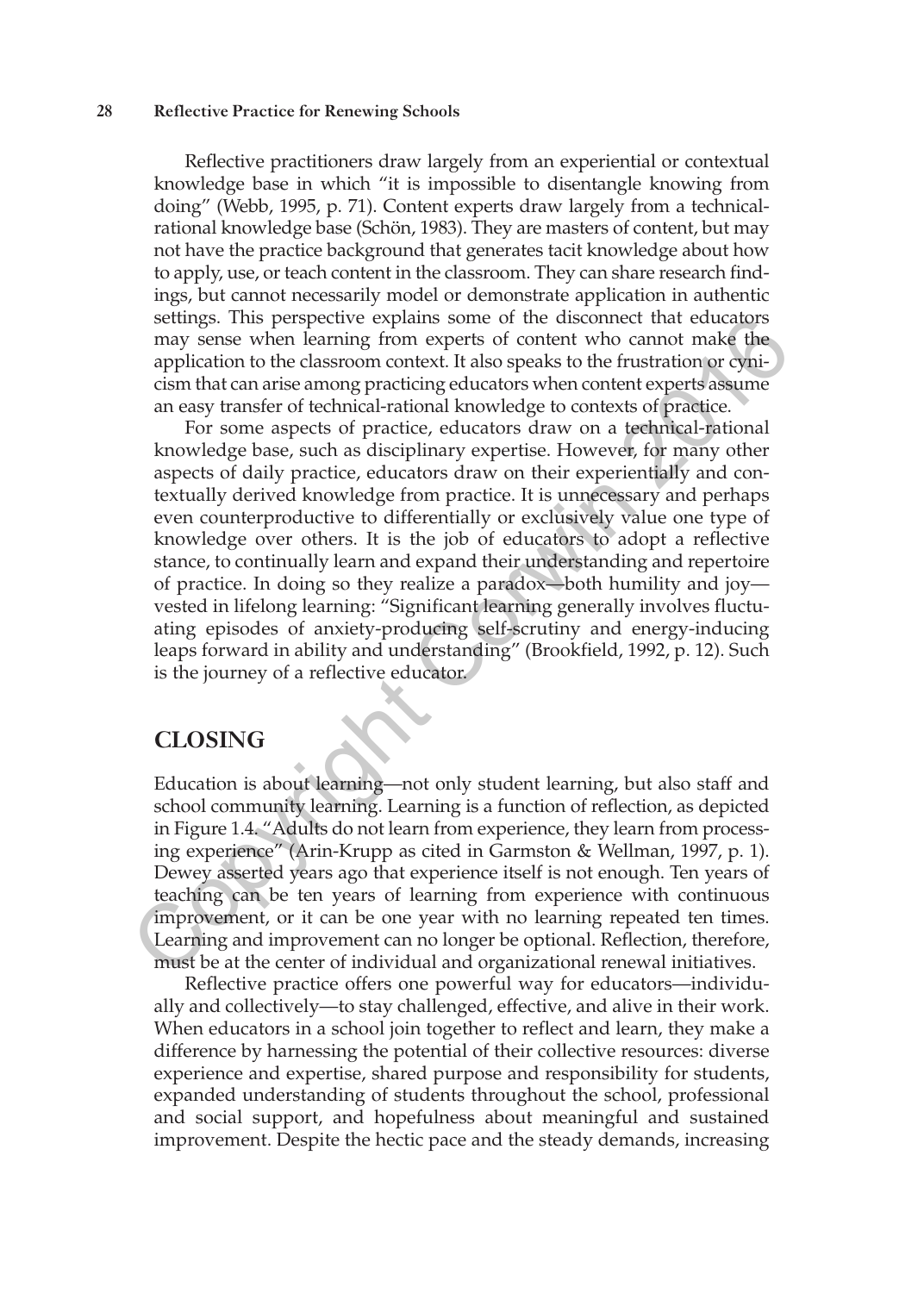

**Figure 1.4** Learning by Reflection on Experience

numbers of educators are making it a priority to create space in their professional lives to ground their reflection and learning, as well as to learn while flying. In doing so, they are being nurtured to grow and are expanding their repertoire of effective instructional practices. They are moving from a culture of doing to a culture of learning with doing.

In Chapter 2, we describe and offer examples of fundamental skills for learning reflective practices and growing reflective practice communities. In Chapter 3, we identify practices and offer examples for leading the development of reflective practices in schools and districts. Chapters 4 through 7 focus on specific considerations and strategies for advancing reflective practices at each level (e.g., individual, partner, small group or team, and school or districtwide) of the reflective practice spiral. In this edition we offer many new examples from practice that offer ways that many schools and educators are grounding the learning and development through intentionally designed learning structures and processes, tailoring their focus on the particular learning aims for students.